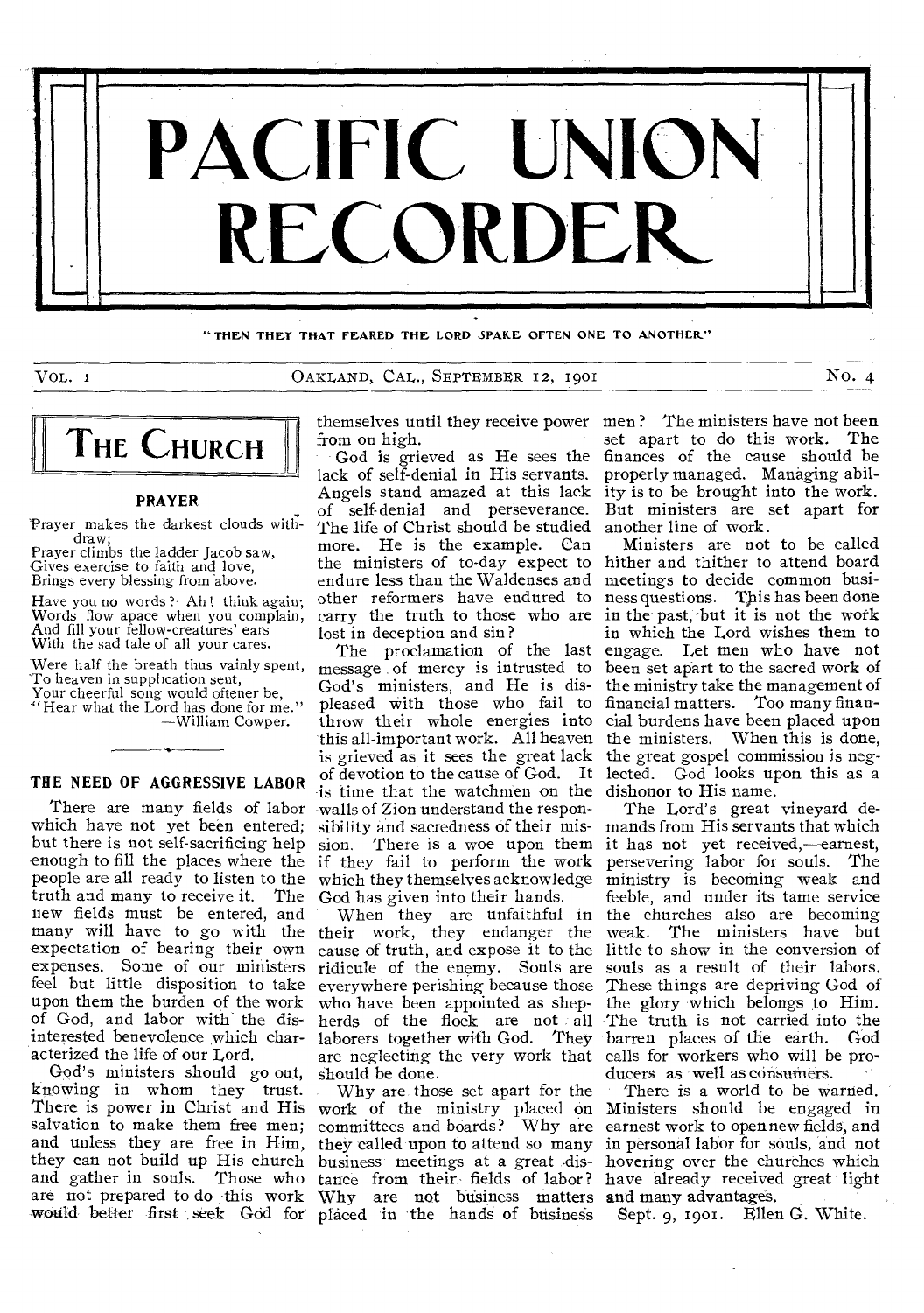# THE CHURCH

# CHURCH AUTHORITY.

"These things speak, and exhort, and rebuke with all authority."<br>Titus 2:15. "Rebuke them Titus  $2:15$ . "Rebuke sharply, that they may be sound in the faith; not giving heed to Jewish fables, and commandments of men, I : 13, 14.

The rebuking here spoken of by the apostle does not give license to sharp words proceeding from the carnal heart, but in using the truth<br>of God in exposing errors. In of God in exposing errors. Paul's solemn charge to the ministry he refers to the rebuking in these words: " I charge thee therefore before God, and the Lord Jesus Christ, who shall judge the quick and the dead at His appearing and His kingdom; preach the Word; be instant in season, out of season; reprove, rebuke, exhort with all long-suffering and doctrine." 2 Tim. 4 : 1, 2.

The Lord has given us excellent instruction as to how brother should deal with brother: "With tender compassion should brother P. 417 deal with brother. Delicately should he deal with feelings. It of the church. 'Verily I say unto never gave needless pain to a sensiis the nicest and most important you, Whatsoever ye shall bind on work that ever yet was done to earth shall be bound in heaven, human weakness. He fearlessly touch the wrongs of another. With and whatsoever ye shall loose on denounced hypocrisy, unbelief, and the deepest humility should a earth shall he loosed in heaven.' brother do this, considering his own No such thing is countenanced as voice as He uttered His scathing weakness, lest he also should be one man's starting out on his own rebukes. He wept over Jerusalem, tempted.

to save him ? If you feel thus, you can approach him and affect his highest power under heaven upon heart; you are just the one to visit His church. It is the voice of God that brother."—Testimonies for the Church, vol. r, p. 166.

" Frequently the truth and facts are to be plainly spoken to the erring, to make them see and feel their error, that they may reform. But this should ever be done with pitying tenderness, not with harshness or severity, but considering one's own weakness, lest he also be tempted."—Id., vol. 3, p. 93.

"The Lord would teach His servants a lesson of great carefulness in all their moves. 'Let both grow together.' Do not forcibly pull up the tares, lest in rooting them up, the precious blades will become be overthrown."-Id., pp. 218, 219. treasures; then shalt thou underloosened. Both ministers and church-members should be very invested great power with His the knowledge of God." Prov. cautious lest they get a zeal not church. He states the rules to be 2 : 3, 4.

according to knowledge. There is applied in case of trial with its danger of doing too much to cure members. let alone, will frequently work their to be pursued, He says, `Verily I hold of matters in any church bind on earth shall be bound in

that turn from the truth." Titus together in church capacity, have even the heavenly authority ratifies different organizations, are brought shall be loosed in heaven.' Thus peculiarities and faults. As these the discipline of the church in are developed, they will require regard to its members, when the reproof. If those who are placed Bible rule has been followed."in important positions never re-Id., p. 428. proved, never rebuked, there would soon be a demoralized condition of plain, cutting truth, they must let things that would greatly dishonor the truth do the cutting and hew-God. But how shall the reproof be ing, and not do it themselves. given ? Let the apostle answer: ' With all long-suffering and doctrine.' Principle should be brought tree, and something will be accomto bear upon the one who needs plished. Pour out the testimony reproof; but never should the just as straight as it is found in the by indifferently."—Id., p. 359.

" God has invested His church with special authority and power, which no one can be justified in disregarding; for in so doing he despises the voice of God."—Id.,

" Do you feel when a brother cating what view he chooses irre-receive Him, the Way, the Truth, errs that you could give your life spective of the judgment of the and the Life. They rejected Him, in His united people in church capacity which is to be respected." —Id., PP• 450, 451.

out and to bear responsibilities connected with His work and with the it was His mission to save." truth, is to reject the means which God has appointed for the help, encouragement, and strength of His people. To pass these by and think your light must come through no other channel than directly from and liftest up thy voice for under-God, places you in a position where standing; if thou seekest her as silyou are liable to deception, and to ver, and searchest for her as for hid

difficulties in the church, which, if explicit directions as to the course own cure. It is bad policy to take say unto you, Whatsoever ye shall prematurely."-Id., pp. 113, 114. heaven; and whatsoever [in church "Men and women who, with their discipline] ye shall loose on earth, After He has given

wrongs of God's people .be passed Word of God, with a heart full of While ministers preach the They should lay the ax, the truths of God's Word, at the root of the the warming, quickening influence of His Spirit, all in tenderness, yearning for souls, and the work among God's people will be effectual.''—Id., vol. 1, p 383.

"Christ gives power to the voice needlessly spoke a severe word, individual responsibility, and advo-the city He loved, that refused to church. God has bestowed the the Saviour, but He regarded them "To neglect or despise those with tenderest regard to every whom God has appointed to lead member of the family of God. In advancement and spread of the Desire of Ages, chapter 37, par. 12. Of Christ as our Pattern we read: " He was never rude, never He did not censure iniquity, but tears were in His with pitying tenderness, and sorrow so deep that it broke His heart. Every soul was precious in His eyes. While He always bore Himself with divine dignity, He bowed all men He saw fallen souls whom J. N. Loughborough.

" The world's Redeemer has stand the fear of the Lord, and find "If thou criest after knowledge,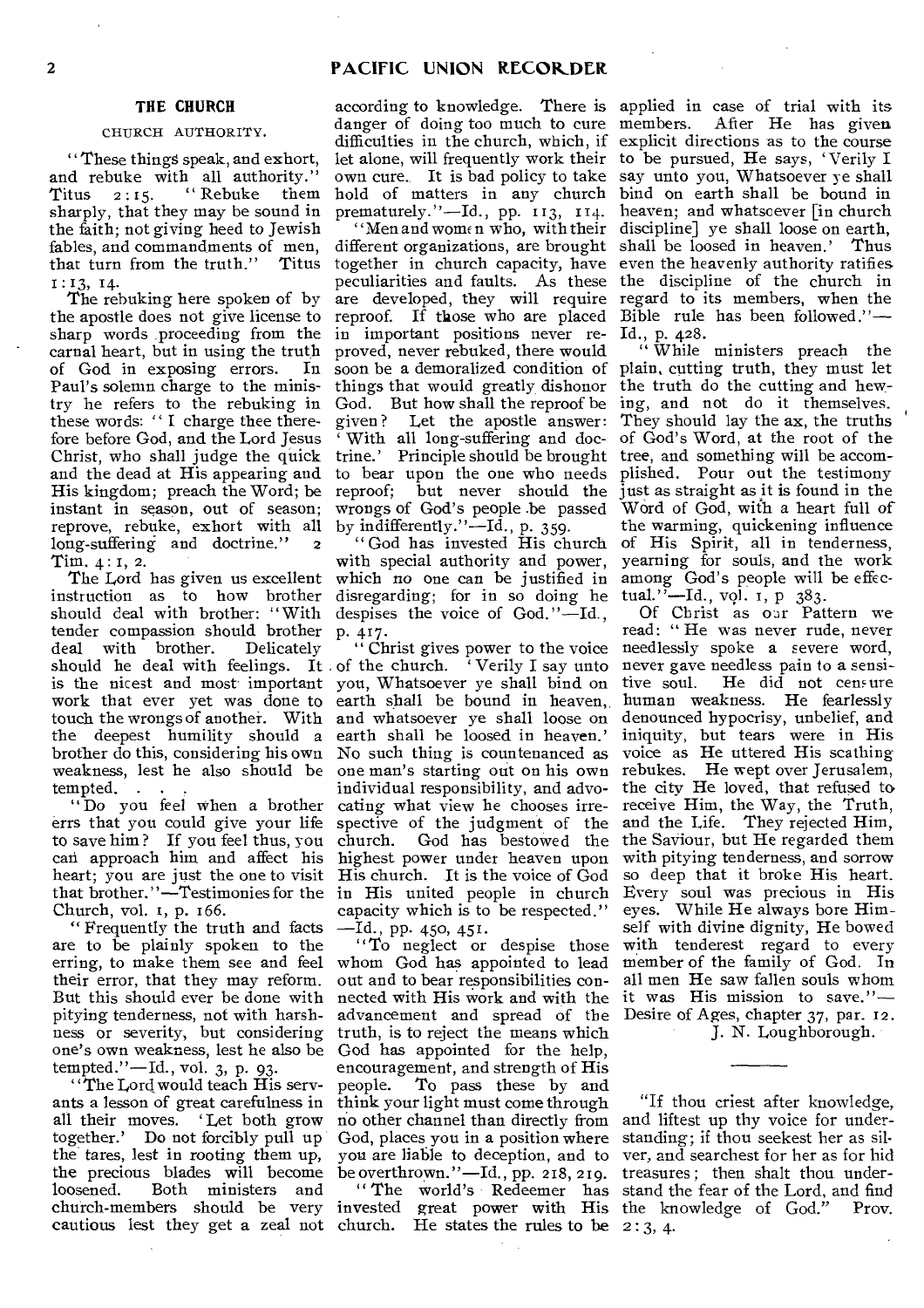# **THE FIELD**

# **THE SOUTHERN CALIFORNIA CONFERENCE**

The first steps for the division of the California Conference were taken at the Oakland camp meeting, where a committee of five persons, —Elders Santee, Owen, Healey, Knox, and Brother Truman Sterling,—was appointed by the conference to look after and plan the work in Southern California until the camp-meeting at Los Angeles. A committee of three, consisting of Wm. Healey, M. H. Brown, and J. J. Ireland, was also chosen to divide the assets of the conference and tract society.

This committee reported, recommending that the assets of the conference should be divided, onefifth to the Southern California Conference and four-fifths to the Northern California Conference.

The first business meeting was held on the camp-ground at Los<br>Angeles, Aug. 9, 1901. Elder Angeles, Aug. 9, 1901. W. T. Knox was chosen temporary chairman, Elder R. S. Owen as temporary secretary. A motion was passed indorsing the action of the California Conference at the Oakland camp-meeting. The following committee was chosen to frame a constitution: W. M. Healey, R. *S.* Owen, C. Santee, W. T. Knox, and L. 0. Johnson.

At a subsequent meeting this committee reported as follows:—

## ARTICLE I

#### NAME.

This Conference shall be known as the Southern California Conference of Seventh-day Adventists.

# ARTICLE II

#### TERRITORY.

This Conference shall embrace all that portion of California lying south of the summits of the Tehachapi and Santa Ynez Mountain ranges.

# ARTICLE III

#### OBJECT.

body of said people in said ter-offices.

ritory, and to secure a systematic and united effort to disseminate the light of the everlasting gospel.

# ARTICLE IV

#### MEMBERSHIP.

This shall embrace all the members in good standing in all the churches of Seventh-day Adventists in the above-described territory.

# ARTICLE V

# MEETINGS.

Meetings of this Conference shall be held annually at such time as the Executive Committee shall determine and designate, for the purpose of electing officers and for the transacting of such other business as may properly come before the Conference. Notice of such annual meeting shall be published, at least two weeks prior to such meeting, in one or more of the denominational papers in general circulation in said Conference.

# ARTICLE VI

# REPRESENTATION.

The members of the Executive Committee, and all ordained ministers in the employ of this Conference, shall be delegates at large, and each church shall be entitled to one delegate, and to one additional delegate for each twentyfive members thereof.

# ARTICLE VII

#### QUORUM.

A majority of the delegates enrolled at any session shall constitute a quorum for the transaction of business.

# ARTICLE VIII

#### OFFICERS.

Section I. The officers of this Conference shall be a President, Secretary, Treasurer, and an Executive Committee of seven, including the President as chairman, all of which shall be elected at each annual meeting, and shall hold office until their successor is elected and qualified.

To constitute a representative be such as usually pertains to such Sec. 2. The duty of the President, Secretary, and Treasurer shall

Sec. 3. It shall be the duty of the Executive Committee (I) to designate the time and place of holding the annual Conference at least two weeks before the holding thereof; (2) to call special meetings. and conferences whenever in their judgment it shall be needful, upon, the same notice as required for an annual Conference;  $(\hat{3})$  to take the general supervision of all laborperformed within the Conference;  $\vec{a}(4)$  to appoint eight persons who have not been in the employ of the Conference during any part of the preceding year, who, together with themselves, shall constitute am Auditing Committee, to examine and settle all accounts which are presented to the Conference at the close of each conference year;  $(5)$ to appoint an Auditor when the services of the Pacific Union Conference Auditor are not available; (6) to appoint such superintendents and secretaries as may be necessary to carry forward the various departments of the work in this Conference; (7) to fill all vacancies which may occur in the offices, in the interim between the sessions of the Conference.

# ARTICLE IX

# CHURCHES.

Section 1. It shall be the duty of each church in this Conference to render faithful support to the Conference work by the prompt payment of its tithes and other funds to the Conference Treasurer.

Sec. 2. It shall be the duty of each church through its Clerk to make a written report every quarter to the Conference Secretary of its standing, its additions and losses, the amount of its tithes, and number of members of its Sabbathschool.

Sec. 3. When any church or scattered brethren desire labor in their vicinity, their call should be made to the Executive Committee.

## ARTICLE X

#### FUNDS.

The funds of the Conference shall consist of the tithes paid by the various churches, companies, and individuals in the Conference, and such other funds as belong to the Conference work.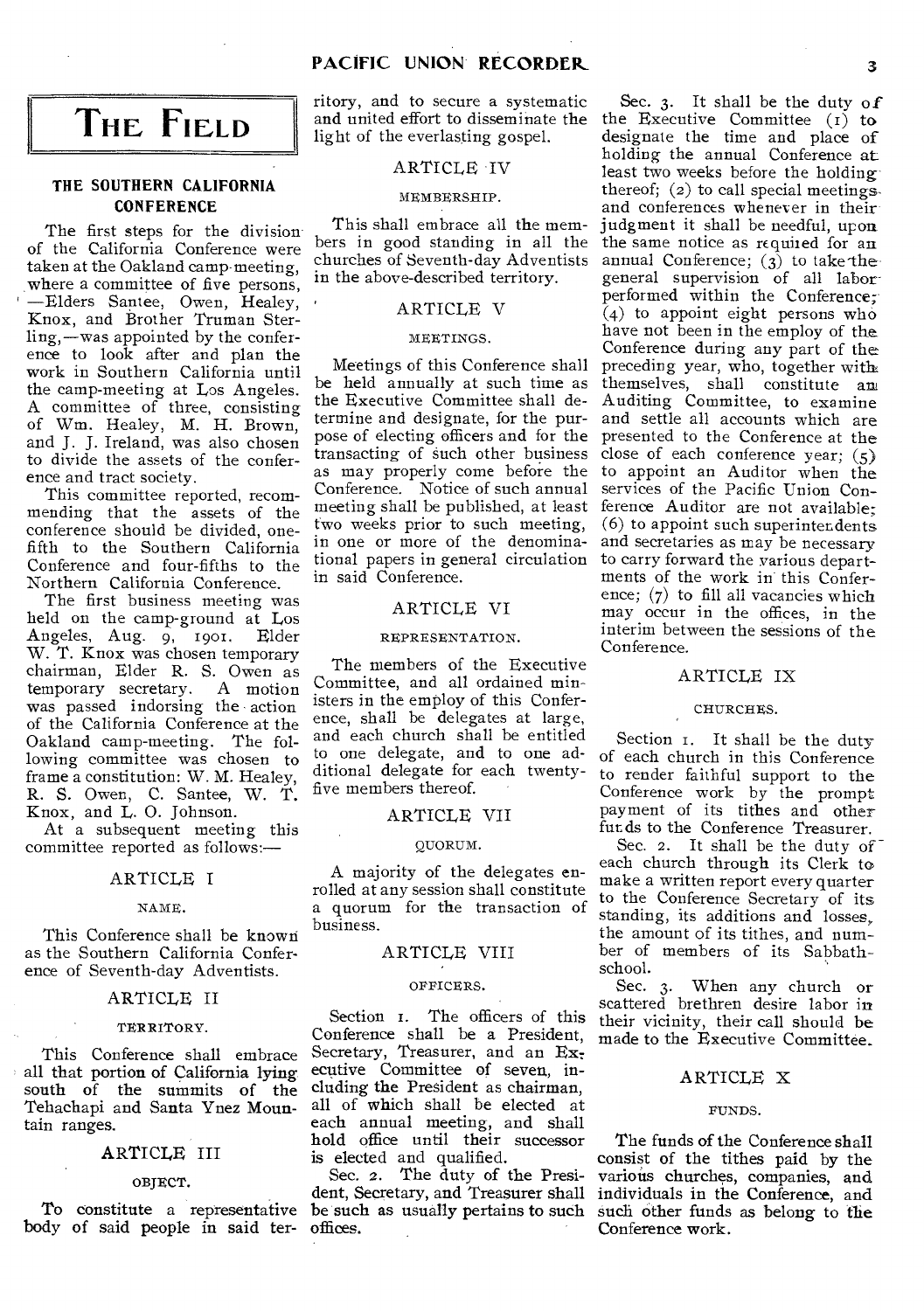# ARTICLE XI

## LABORERS.

Section 1. Credentials and licenses shall be granted by the Conference at its regular sessions to all its appointed laborers, and during the intervals between the sessions by the Executive Committee.

See. 2. It shall be the duty of the laborers in the employ of the Conference to send a report to the Secretary of the Conference each quarter of the labor performed during the quarter, with all the receipts and expenditures; also to send a yearly report of the same at the close of the Conference year.

## ARTICLE XII

#### AMENDMENTS.

This Constitution may be amended at any of the regular meetings of the Conference by a two-thirds vote of the members present, provided that such an amendment shall not conflict with the Constitution of the Pacific Union Conference, nor with that of the General Conference.

The Nominating Committee was chosen by the members of each H. L. Rawson, Otis Fisher. church naming one of its number as a member of the committee, with W. T. Knox as chairman. The committee consisted of H. L. Rawson, Mrs. R. 0. Chaffee, J. H. Cummings, C. D. Chapman, B. P. Passons, John Hart, John Asker, J. J. Parker, Wm. Potts, T. *S.*  Whitelock, R. A. Prickett, *S.* B. Everett, and J. M. Prime.

This committee brought in the following names for officers, who were elected: President, Clarence Santee; Secretary, C. A. Pedicord; Treasurer, Belle P. Baker; Executive Committee, Clarence Santee, Wm. Healey, R. S. Owen, T. *S.*  Whitelock, M. C. Morgan, Truman Sterling, and F. B. Moran.

The following were some of the resolutions passed during the Conference:—

with December 31.

That the Sabbath-school, missionary, and church-school work the Conference.

That we recognize the general principles operative in our medicalmissionary, sanitarium, and health-seem profitable, and then taken to thus meeting the people nearly every

food work, and that these lines of another part of the town, or a hall work in this Conference sustain the will be secured. same relation to the California Medtion in the Conference in the north-and good results are expected. ern part of the state.

we have one of the best fields in eagerly drank in all the truths preto enlarge the work, and to secure number from the city. proper buildings and facilities in Southern California to carry for- J. N. Loughborough, W. B. White, ward the same, and that we pledge our hearty cooperation and support. our hearty cooperation and support.<br>Licenses and credentials were

granted as follows:—

Ministerial credentials: Clarence Santee, Wm. Healey, R. S. Owen, G. Rauleder.

Ministerial licenses: T. S. Whitelock, C. A. Pedicord, S. T. Hare, C. E. Knight, J. L. McElhaney, R. W. Miller.

Missionary licenses: Mrs. L. M. Parsons, Mrs. Deborah Knight, Mrs. M. **E.** Hoyt, William Yarnell,

C. A. Pedicord, Sec. Los Angeles, Cal., Aug. 25, 1901.

# **THE MISSOULA, MONT., CAMP-MEETING**

That the Conference year close tire meeting, and with the people A small but very profitable camp-meeting was held at Missoula, Mont., beginning August 23 and closing September r. The grounds were in the town of Missoula, on the banks of the beautiful Rattlesnake River, in a grove of cottonwoods. The grounds proved to be very much sought after by campers passing through the country, and as a result we were always favored with the presence of a number of families on the grounds not of our faith. Some of these were interested enough to remain through the enfrom Missoula, gave us a good attendance from the outside.

be conducted as departments of ing, and it was decided to put forth The interest was very encouraga special effort to develop the interest in the place. The tent will be kept on the grounds as long as may

ical Missionary and Benevolent As-at this place, but it is now some sociation that is sustained by these years since work of this character same lines of work to the Associa-has been bestowed upon the field, There is at the present a church

That, in view of the fact that oughly enjoy the meetings and the world for sanitarium work, and sented. Many were of that class that our present facilities are en- of whom it is said they "hunger tirely inadequate to meet the de-and thirst after righteousness." mands, therefore we urge the Cal-Six were baptized with Christ in ifornia Missionary and Benevolent the waters of the Rattlesnake in the Association to take immediate steps presence of the entire camp and a Our own people seemed to thor-

> The laborers present were Elders Brother Rollin Quinn, and the writer. The bountiful measure of the Spirit of God attended the laborers in all their work during the meetings, which were almost entirely given over to the spiritual interests of the people.

> It was decided to take steps at once to establish an intermediate school at Bozeman, and as soon as possible place it upon an industrial<br>basis. W. T. Knox. W. T. Knox.

# **LEWISTOWN, MONTANA**

It was our privilege to be connected with the work at this place from the 1st of July, when we pitched the tent, until September r, when it was taken down. Lewistown is a place of about 1,200 inhabitants, who are mostly miners and stockmen. It is about 125 miles from the Great Northern Railway and about 65 miles from the Montana Railway, and is reached by stage or private conveyance.

The first thing we did was to canvass for the "Signs," taking three months' subscriptions. Fortyone papers were delivered each week into the homes of the people; besides, the hotels, barber shops, and saloons were also furnished with a copy of the paper each week. We found it necessary to put handbills into each home twice, and besides these we had three leaflets printed, which we also placed in every house. One of these leaflets was filled with evidences of the soon coming of Christ, the second with the sanctuary and 2,300 days, and the third with Sabbath truths. In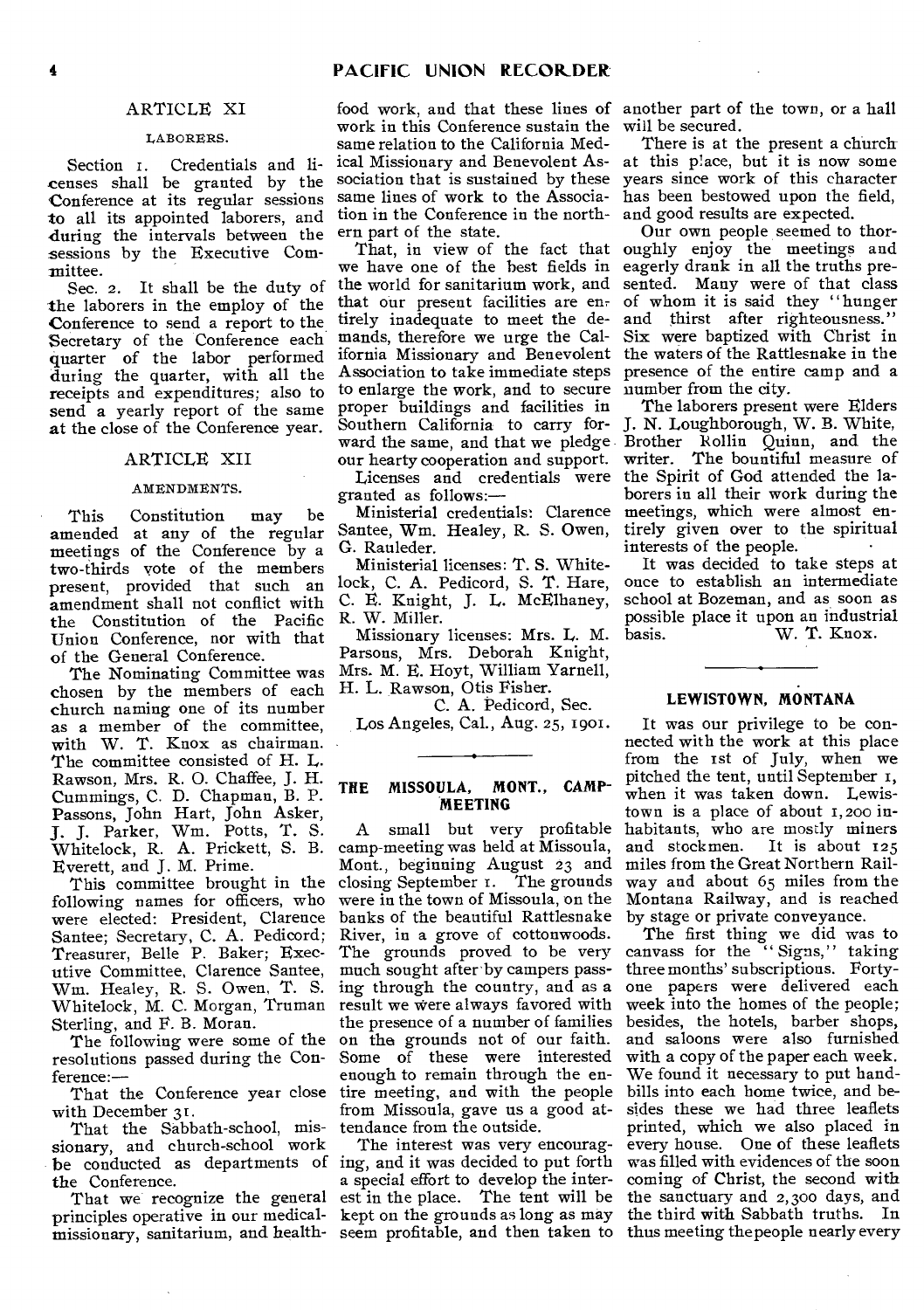week, we found those who were the building aside from painting interested, and who were ready to and papering. A little further efaccept God's message for this generation. Some ten or more expressed themselves as willing to obey God, while others are interested, and we hope in time will and a 14-foot wall, with a 4x12 obey. Four were baptized.

We left the work there with Brother Stewart Kind, who was with us during the summer, and who is to remain there for a while to bind off the work. We are on work of God, and trust that we are our way to Honolulu, our new field of labor, and go in the courage of by our fellow-workers here and the Lord. **J. H. Behrens.** 

# **NORTH PACIFIC CONFERENCE**

## **CEDAR HOME, WASH.**

Elder J. F. Hansen, Brother Walleker, and the writer are at present working in Cedar Home. We have been here only about a week, but find the interest good. The people are mostly Swedish farmers, and are not so prejudiced as city people often are.

There. is a Swedish-Methodist Church here, yet the minister and many of his church-members attend our meetings.

May the Lord help them all to decide for the truth. We ask the prayers of our brothers and sisters in all parts of the field that the message may be presented in clearness and power.

John A. Roos.

Aug. 21, 1901.

# **SHELTON, WASHINGTON**

We are still at work in this field. While we have not seen what we have desired in the way of people taking hold of the truth, yet we are sure that the seed has not been sown in vain. We are thankful for the few who have received the message, and we think we can hope in God for others. The Lord's leading has been so evident that we are fore the people, very hopeful in Him.

We expect to have a neat little church building ready for dedication here before many weeks, and free from any debt. The lot has been bought, and in as good a location as we could have got anywhere has resulted in loss, embarrassment, in town for twice the money.

command to pay for all material in to individuals,

fort will raise this also. We will begin work on the building next week. All work will be gratis.

The building will be 22x34 feet annex at the rear, into which we will sink the rostrum to save room in the auditorium. Seating capacity will be about one hundred.

We are of good courage in the remembered at the throne of grace there. F. M. Burg,

Geo. E. Squire.

# **THE UTAH MISSION**

In connection with the Utah camp-meeting, at Bountiful, plans for the work in this field were considered.

The report of the Utah Tract Society showed plainly that there was room for much greater work in the canvassing line than had been done heretofore ; also that something decided needed to be done in regard to the indebtedness of the society. The report of the treasurer of the mission field showed the necessity of an increase in the payment of tithes, to enable the work to go forward. We were told that we were now a responsible mission field, that what work was done in Utah was to be done by ourselves. We would be aided by the counsel and appropriations of the Pacific Union Conference ; but as those appropriations would necessarily be limited, all the members in Utah should put forth efforts to come as nearly as possible up to a selfsustaining basis.

The following, presented by the committee on plans and resolutions, were discussed and adapted:—

I. Whereas, The tract work has proved a valuable means of bringing the knowledge of present truth be-

Therefore, We would recommend that our churches adopt the plan of loaning tracts systematically, using the envelopes prepared for such work.

Enough money is now at our and state tract societies, as well as field work. 2. Whereas, The credit system and, discouragement to our local

Therefore, We recommend that our state and local tract societies, Sabbath-schools, churches, and individuals dealing with the same, work upon the cash basis.

3. Whereas, In times past the state secretary has not been able to always give desired information in regard to the status of this mission field.

Therefore, We recommend that every church make it their business to report the condition of their church to the state secretary once a quarter, blanks for that purpose to be furnished by the mission field. Also that every church do their utmost to report the names and addresses of isolated Sabbathkeepers living in this mission field.

4. Whereas, The Lord hasspoken to us that we should take up the work of disposing of the work "Christ's Object Lessons," for the benefit it would be to the schools in relieving them of debt, to us as individuals, and to the people who

buy the book,<br>Therefore, We recommend that each church decide upon a time for the canvass and delivery of the book in their territory, the state secretary being informed of said territory, and that isolated persons arrange with the state secretary as to territory, time of canvass and delivery.

5. Whereas, There is need of systematic study of the message and th'e field in which the message is to be given,

Therefore, We recommend that our churches take up the Berean studies, adapting them especially to the needs of the young people.

It was voted that a copy of these resolutions be sent to each church in the mission field, and also to the "Pacific Union Recorder." The names of the superintendent and executive board as appointed by the Pacific Union Conference Committee were read and sustained, with the understanding that the appointment was in force until the general meeting of the Union Conference, next March.

In accordance with the general, idea regarding Sabbath-school associations, our state association disbanded, voting the funds on hand toward defraying the expense incurred in purchasing a tent for

Elder A. J. Osborne was elected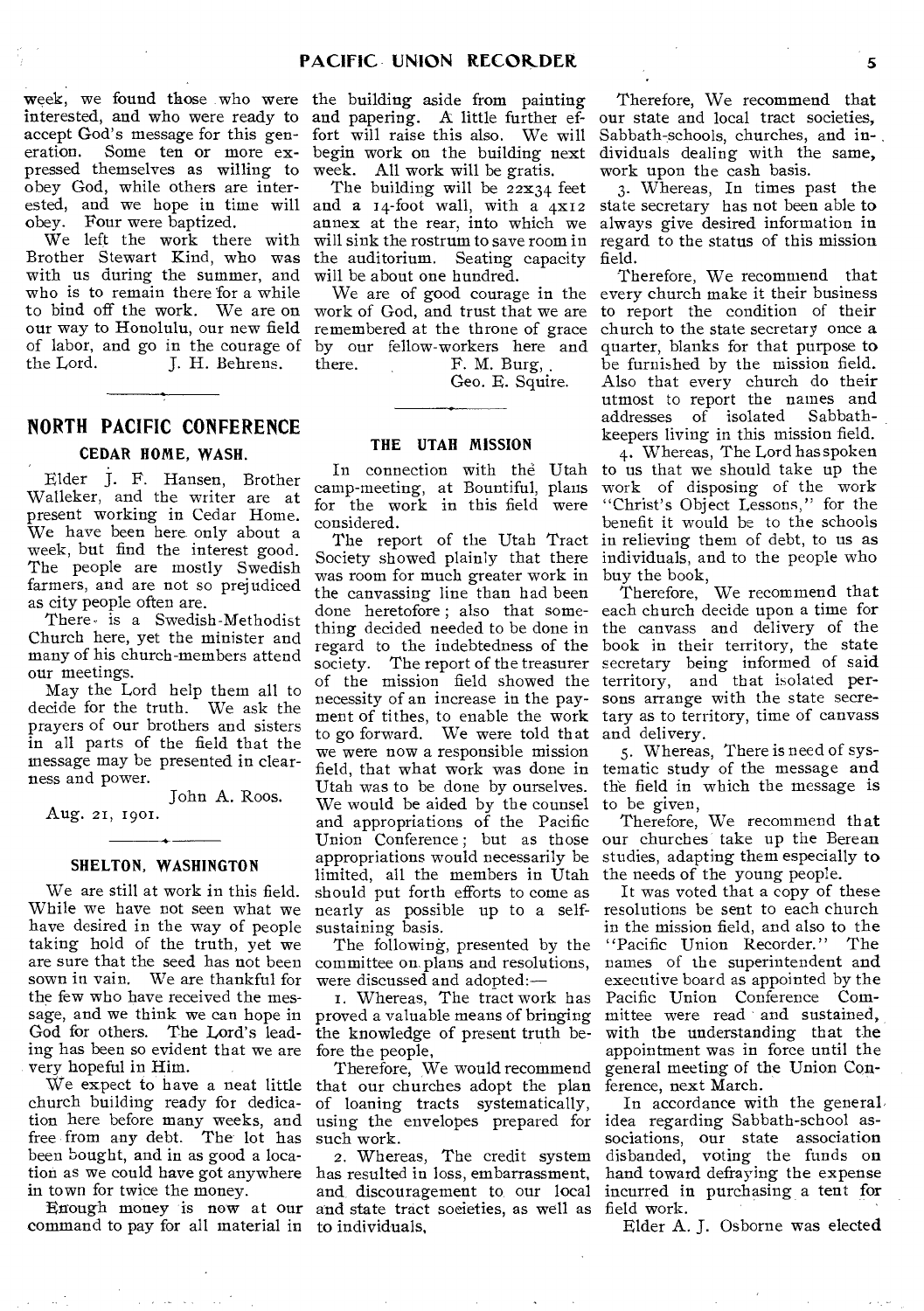as Sabbath-school field secretary, and A. Whitehead as secretary and • treasurer both of the Utah tract society and mission field. interesting report from our colporters was given. Much perplexity was felt because of our financial Testimony will hereafter be manicondition, it being stated that, calculating from our former work as before, because all saw the need of Miller and wife, and Sister Oakes, a basis, we would probably be short it. about \$1,000 this coming year. Questions were asked by the breth-was conducted in the afternoon ren in regard to to the colporter by Elder A. J. Osborne. Elder work as compared with canvassing. After much talking, the following motion was made and passed:—

colporter wagon and team, also with the colporters' work until we Sunday evening to the largest audican have them operate where we ence ever gathered in Utah to

On Sunday morning, the 18th, the brethren and sisters present progress of the Advent movement, desired the superintendent of the and spoke with power. I never saw mission field to request the Pacific better attention. The other evening Union Conference to furnish a services were all given to the prespecial city worker for the purpose of making a special effort in Salt Lake City and Ogden the coming winter.

remained only until the 15th, but seemed to be much appreciated. on the whole the camp-meeting was profitable to all.

Alfred Whitehead.

# **THE UTAH CAMP-MEETING**

Although it was not my privilege to attend all the meeting held at Bountiful, Utah, **I** gladly speak of some of its features which were of encouragement to me.

The meeting was held in a beautiful locust-tree grove at the foot of the Wasatch Mountains, about ten miles north of Salt Lake City. About too were encamped on the ground, out of a membership of 175.

The meeting on Sabbath forenoon was one of the most remarkable I ever attended. After the Sabbathschool Elder Alway spoke of the absolute necessity of a more thorough consecration to God, and then invited the audience to speak for themselves. Different ones then have given their hearts to the Lord. spoke of their trials, difficulties, encouragements, discouragements, their hopes and fears, and their determinations for the future. This to the Lord, and those of our meeting continued until after 2 brethren who have been able to P. M., and during the whole time attend the meetings have been . the powers of good and evil seemed blessed.

to be struggling for the mastery; but praise to Him who always united, and as we have together giveth the victory, the powers of studied the precious plan of salvagood overcame, and some precious tion and sought the Lord, we souls were relieved and strength- have received rich personal blessfested in the Utah field as never

That we dispense with the use of audience of Mormon friends gave can not reach the people by railroad. listen to a Seventh-day Adventist An excellent missionary meeting evening on the signs which show the nearness of the end. A large good attention. He spoke again sermon. He took up the rise and sentation of doctrinal truths, in which the people from the town seemed interested.

A large portion of the campers was held by Elder Alway, which A series of meetings for parents

> A number of meetings were held with the young people, the burden of which was to seek for more power to save souls and to arrange' for systematic Bible study.

> Missionary work with books, tracts, and periodicals was carefully considered, and there seemed a determination on the part of all to do everything possible to hasten the coming of Him whom we all so much desire to see.

> > H. H. Hall.

# **NORTHERN CALIFORNIA CONFERENCE**

## **SAN JOSE, CAL.**

We have taken down the tent at San Jose and moved it to Hollister. The results here have not been large, but we are very thankful for what the Lord has wrought. Some have decided to obey the truth, and Others who had some knowledge of decided to commit themselves fully

ened. The power of the Living ings that have given us more As a company we have been courage and strength for the work.

Loughborough preached in the will remain in San Jose for a time Brother Morton, and Brother will labor with the tent at Hollister, while Brother Parsons and wife will join me in holding meetings in Monterey in a hall. Sister Thorne to follow up the work.

D. T. Fero.

San Jose, August 23, 1901.

# **THE EUREKA, CAL., MEETING**

The camp-meeting held in Eureka was well attended, and from the opening it could be seen and felt that the power of God was present to do a work which men can not do. The second Sabbath of the meeting witnessed nineteen dear souls follow their Lord into the watery grave. Among those baptized was the child of tender years, the youth, those of middle age, and the man of gray hair, with dim eye and unsteady step. What a glorious message is this, gleaning from every age, tongue, and color!

Elder J. 0. Corliss was in attendance during the first part of the meeting, and gave some timely sermons and valuable counsel.

Elder Gardner, Brother Marchus, and some of the brethren residing in that part, arranged the camp very nicely, and it was apparent that careful thought and hard work had been put forth in preparing the grounds.

A local committee, of which Elder Gardner was chairman, was elected to have an oversight of the interests of the cause in that part of the state. This local committee was chosen from the several churches in Humboldt County, and also represents the sanitarium work there, Dr. Dail being elected secretary of said committee.

the message but were halting have was donated by those not of our Nearly forty dollars in lumber faith, and the cash collections were something over forty dollars. Considerably over one hundred dollars worth of books were sold, and quite a number of subscriptions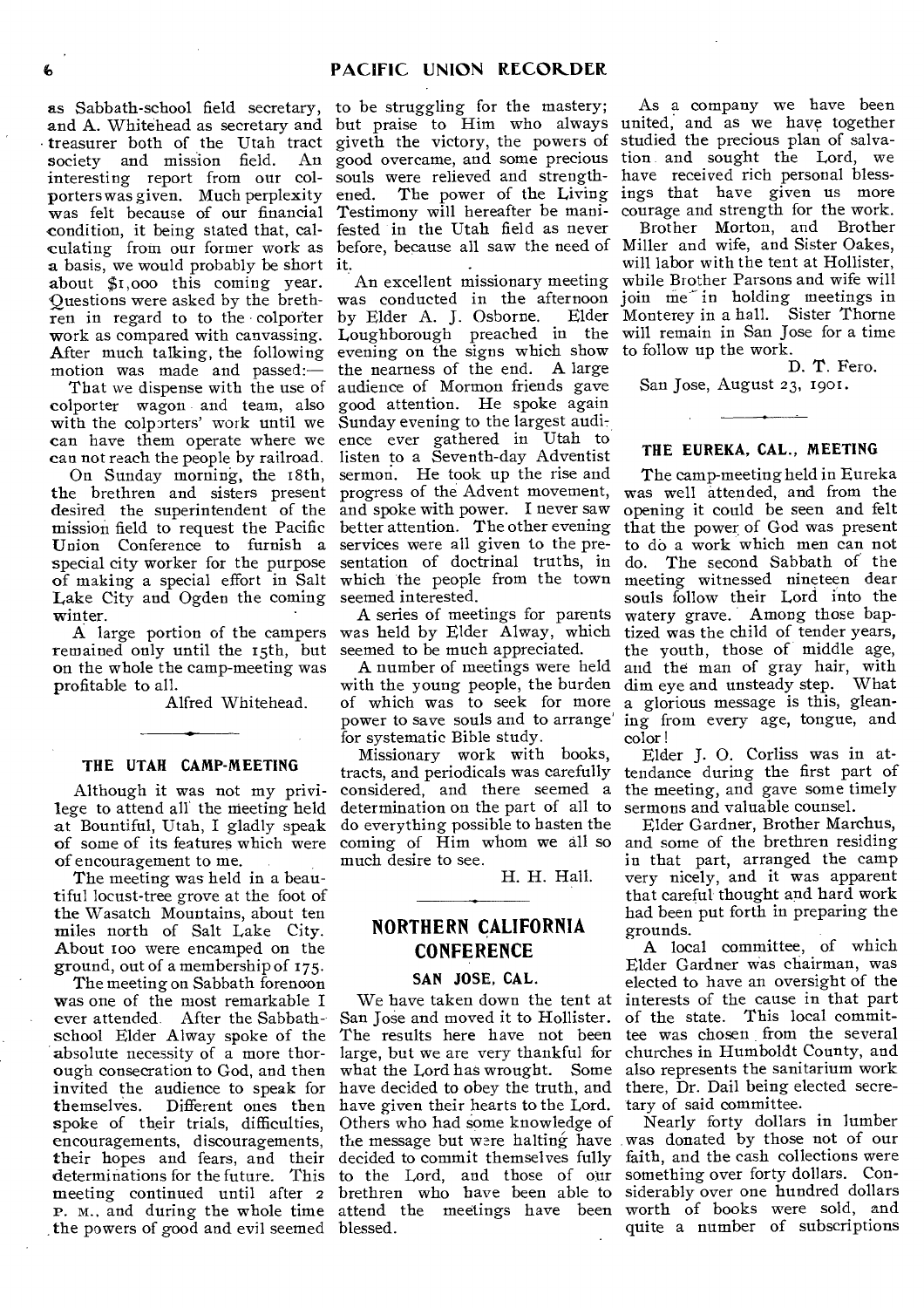for our periodicals were taken.

Brethren S. C. Osborne and Albrecht were in attendance and helped the good work along in stirring up the book work, and other ways. Professor Derby, of Healdsburg College, assisted in the young people's meetings, the Sabbath-school work, and the public meetings.

Considerable money in pledges was paid, and while on the encampment the Eureka church had a meeting and took decided measures toward the liquidation of the indebtedness on their church building. This is as it should be, and may the Holy Spirit stir up every company and church to do their utmost in wiping out all church debts in the entire conference.

The interest to hear the truth on the part of the people in the city was so great that meetings were to continue every night after the camp-meeting proper closed, and quite a number of the campers lines. decided to stay and do what they could to assist in making the meeting a success. In behalf of the churches of Humboldt County, I solicit your prayers for the success of the work among them.

H. G. Thurston.

# **ANGELS CAMP, CALIFORNIA**

After leaving the Oakland campmeeting, we spent a few days in and around Stockton visiting and binding off the work which we had begun with some, so that the seed sown would not die out until we could return and carry it farther.

We then came to this place, according to the recommendation of the conference committee, and found it very difficult to find a suitable location for our tent. In fact, there was no place in the resident portion of the town to be had, so we had to go up on top of the hill to set up the tent.

This is a mining town of from 4,000 to 5,000 inhabitants, built in and on either side of a canon without respect to regularity, the houses being erected on every available spot. Traveling is very difficult, as one is either going up or down steep hills wherever he goes.

The weather, for some time after our arrival, was very warm, and

we did not look for much of an atin not having our tent crowded.

There were some encouraging features from the very beginning, obey the truth, among whom is the the institution upon a more systemwife of the Congregationalist minister, and he himself is very friendly and attends our meetings quite regularly.

We have moved our tent to anplace, although the attendance is not large. We are now presenting the testing truths of, the message, and have reason to believe that some will take hold.

Our corps of workers who came here were Brethren J. W. McCord, W. G. Bond, and the writer. My wife, who is also with us, has rendered valuable assistance in music

The climate proved too severe for Brother Bond, who was taken down with fever, and had to leave the field for treatment, but expects to return soon. The outlook seems to grow more encouraging every day, and, with the blessing of the Lord, we expect to see much good accom-<br>plished. [ ]. S. Harmon. J. S. Harmon.

#### **SANITARIUM, CAL.**

It is now only a little more than three weeks since my arrival here, but already the Sanitarium has come to be home, and the large family of physicians, nurses, and other helpers as brothers and sisters.

Thus far it has seemed best to<br>iittle and study much. The do little and study much. workers here are very busy, and to know just how to plan to meet the needs of all requires great wisdom. Indeed, the Lord must specially guide where the interests of so many are involved, and where the work of different departments is so closely linked and intertwined.

considerable sickness prevailed. So, work. It has seemed to me that I be expected, fatalities, tragedies, call for gratitude and courage. every twenty homes there is a Considered as a whole, the family is a noble one. A spirit of willingness and good cheer is everywhere enviable reputation for disease, not present, and in the lives of a great because of its climate, but on acmajority there is manifested a sin-count of the intemperate, dissolute

taking all things into consideration, have never met a more promising tendance, and were not disappointed found anywhere a better spirit of class of young people, nor have I cooperation.

however, and some have decided to ment to place the spiritual work of other part of the place, in what is ance which each one is able to called Altaville, and the interest render, and that he who is not seems more marked than at the first drinking in the real spirit of the At the present time a special effort is being made by the manageatic basis, whereby it will be possible to keep in touch with every worker. The sentiment prevails that all, from the highest to the lowest, stand in need of the assistwork in which he is engaged, is unable to fill the place given him of God.

> At a recent meeting of the helpers it was therefore voted unanimously to encourage the family spirit, and to make the hour of morning worship the hour of the day. Already the blessed results of so doing are visible.

> In all lines there are about 115 now connected with the Sanitarium family. Of this number nearly fifty are in the nurses' training classes.

> In all sincerity the workers here ask the brethren and sisters to pray that the Lord's will may be done in this place. Certainly it is time to expect great things at the hand of our Father. He hears prayer. In Him our confidence is placed, and we are sure that we shall never be<br>confounded. C. L. Taylor. C. L. Taylor.

Sept. 1, 19or.

# **VALLEJO, CAL.**

This is a city of some eight thousand inhabitants. cially it depends almost• entirely on the Mare Island Navy Yards, which are just across the straits west of town. The waters of Napa Creek find their way through these straits into San Pablo Bay, just where the waters of the Sacramento and San Joaquin Rivers enter.

However, there is everything to deal like its sister Sodom. For cere desire to be true to God and His habits of its denizens. As might Religiously the place is strongly Catholic. Morally it is a good saloon, with all its evil concomitants. It is a place with an un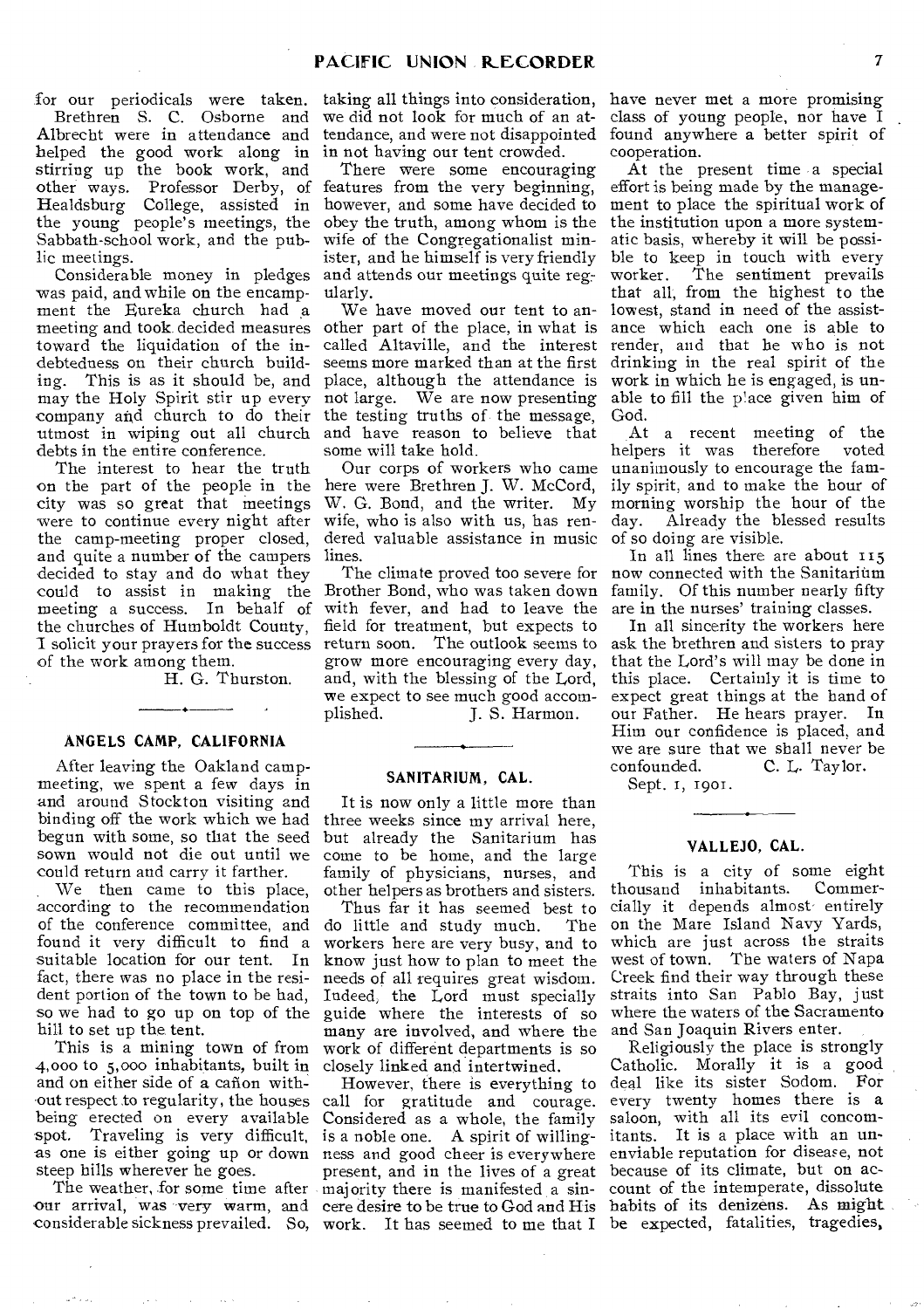and crimes are frequent. The latter go unrebuked to an alarming extent.

Amid such environments the company who came here after the Oakland camp-meeting have been endeavoring to let the light of truth shine. So far as the reception of the light is concerned, we have found the place more like the cities of the plain than like Nineveh. Still there are evidences that the moral darkness has been penetrated to some extent. Two precious souls have taken their stand for the truth, and some twenty others are more or less interested. These are reading our literature, receiving Bible-readings, or attending the meetings. For this evidence of God's blessing, we are deeply grateful.

The two months we have been here have been full of rich experiences for the workers. As we have attended the meetings, visited the people at their homes, selling books or papers, holding readings or talking with them concerning the precious light God is now shedding on His Word, our souls have been watered, and we have over and over thanked the Lord for the privilege He has given us of working for and with Him.

We have been a little unsettled at times by members of our company being called to other fields. Elder Martin, who was with us the first four weeks, was called away the latter part of July to attend camp-meetings in the northern conferences of the Pacific Coast. This we regretted. Elder Bagby was requested to take his place. He arrived August 2. We were thankful for his counsel and labors. He remained some sixteen days, when he had to return home. During his stay, Brother and Sister Dillon were called to unite with Brother Sims and wife in an effort near Redding. We have had visits from Elders Wilcox, Tait, St. John, and Brethren Glenn, Sanderson, and others, which we have ap-<br>preciated. Meetings have been preciated. Meetings have been of about two hundred every eveheld every evening since we began, June 28, with four exceptions. On Sabbaths and Sundays we have held one or two meetings in the Word and truth as presented. daytime.

of meeting for the little company who shall be left. We have found a very desirable hall which we can have for Sabbath meetings; but, feeling that we should have a place and some from the Methodist where we could hold meetings during the week, we are still looking for a place that will more fully meet our requirements. A church of about fifteen members will probably be organized here.

Pray for us and the work here. The Vallejo Company.

# **SANTA ROSA AND SEBASTOPOL, CAL.**

The interest in these places still continues. One was baptized July 22, three on the 27th, and August 3 two more were baptized. Several others intended to be baptized at the last baptism, but circumstances hindered. Mrs. Morrison continues Sunday-night meetings in Sebastopol, and the attendance is still good. Two persons commenced lately to keep the Sabbath there. Her Bible here. work continues in Santa Rosa, and one of her readers has lately embraced the truth.

We expect soon to be located in San Luis Obispo County. I am already in that county, and seek the Lord for grace to be faithful, and that His Holy Spirit may use me to lead others to embrace the<br>message. Isaac Morrison. Isaac Morrison.

Paso Robles, Cal.

# **EUREKA, CALIFORNIA**

It has now been more than two weeks since our good camp-meeting closed; yet the good attendance and interest continue unabated. We have now quite thoroughly presented the great plan of *salvation* through Christ, and such country, and also furnished quite a doctrinal truth of the Bible as the number with profitable employment, coming of the Lord, law and Sabbath, nature of man, life through with those whose dependence was Christ, conversion, obedience, etc.

We have an average attendance ning. Last Sunday night a large vote expressed their belief in the Word and truth as presented.

been looking for a permanent place made no profession in the past, but camp. Although there may not be

are starting to serve God for the first time in life—and some come to us from the Baptist Church, some from the Congregational Church, Church who desire to walk in the advanced light of God's impelling truth for these last days. And some, unsolicited, have asked to unite with us in church-fellowship\_ Among these is the mayor's wife, a leading Methodist lady. The Lord has blessed us abundantly in the presentation of the truth here. We are full of faith and courage in the Lord.

Mr. Canright's look has been and is having quite an extensive circulation here, and it was handed us to review publicly. Also we have many questions in regard to the "gifts," and quotations from Mr. Canright's book which are passed in nightly to be answered. We will give attention to these for a few evenings in connection with the consideration of the spirit of prophecy.

Pray for the conversion of souls

C. M. Gardner, A. *S.* Marchus. Eureka, Cal., August 27.

# **RED BLUFF, CAL.**

The late frost in the spring destroying the fruit crops, and the unusually long hot spell, when the temperature was over 100° every day through July, and till the last week in August, often to 110°, and as high as  $114^\circ$  in the shade, are the subjects that have been mostly considered here of late. There has been quite an exodus of the popula-. tion to the mountains and seashore, to escape the hot weather. The fruit crop, that usually brought quite a large amount of money into the is a failure, so times will be hard along that line.

In view of the tent soon being signified their intention to fully 3-13. A nice block of land, free of removed from Vallejo, we have unite with us. Some of these have expense, has been secured for the part of the congregation by a rising church building, nicely seated and A goodly number of these have have a camp-meeting from October We have a membership of thirty; about half of these are resident members. We have a. very neat lighted by electricity. The population is about 3,000. We are to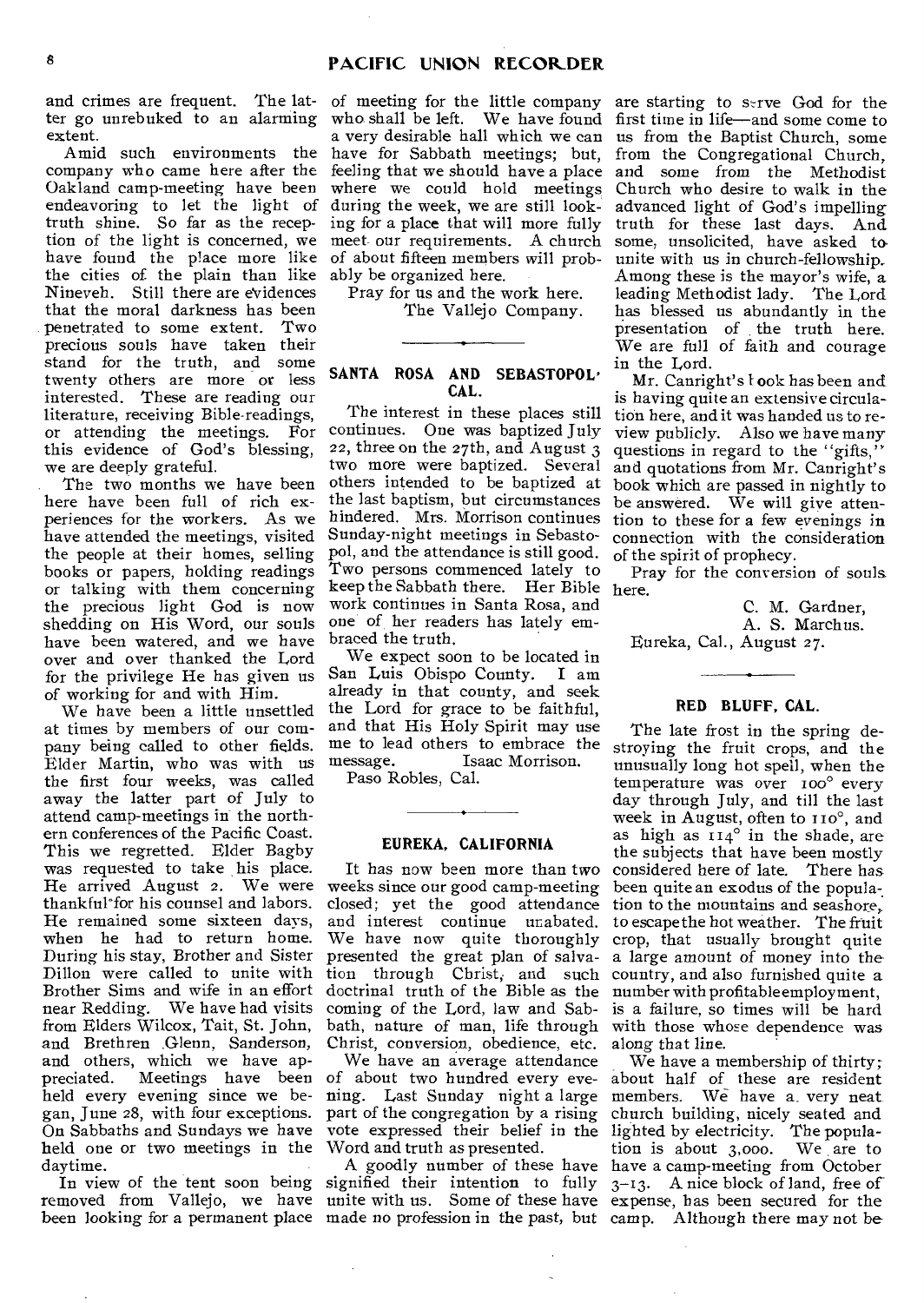a large number of our people present, we expect a good attendance from the town and country.

We are visiting the people, distributing " Signs" and other reading matter, and getting acquainted. I had an interesting talk with the head of one of the business firms, a German, a few days ago. He told me that he studied the Scriptures and catechism until he was eighteen, and was at the head of his class, but he had never attended any church since. He had raised a family of children that were obedient and that he was proud of. He thought that was doing better than many professed Christians had done. He had not very much use for the Bible nor for some who professed to teach it, for the reason that they do not practise what they preach. I told him I find the Bible to be a wonderful book, and that it does not teach all that they say it does. I told him I would like to study the Bible with him some time when he had a spare half hour. He said, "I haven't much spare time, but I will take time to study with you." There was a desire to really know the reality of religion. He is reading "Marshaling the Nations," and " Labor and the Money Power," and the "Signs."

men, if we could get at them, that have a desire to become acquainted with God and His Word. I pray that the Lord will lead His workers to such, and guide in leading their minds to the pure Fountain of truth.

There are several places where we can hold meetings. Brother Johnson, who accepted the truth at the Oakland camp-meeting, went to his old home in The Bend, eight miles from here, where his mother lives, and has held meetings in, the schoolhouse Sunday evenings, reading- the Scriptures and talking to his old associates, with good interest. I held a Bible study with them two weeks ago, and have an appointment for next Sunday. Yesterday I had an appointment at the Dibble Creek schoolhouse, eight miles northwest from here, and found twenty very nice people, who gave the best of attention. They have had no meetings there for years. We left another appointment.

ago; stayed over Friday and Sab- soon as possible. The interest  $\sharp_{2,024.18}$ .

bath. Their membership numbers there is small, but enough have forty, but only a few reside there. The elder lives fourteen miles distant, and the deacon seven miles away. If some families of our brethren could leave the churches where their help is not so much needed, and could move to such places as Chico and Red Bluff, what a blessing they might be! I also visited the brethren Frank and R. W. Yeoman, and their families, six miles from Oroville. I enjoyed our visit, and was glad to learn that they have secured conveyance so they can meet with the brethren at Oroville every Sabbath, and help conduct the Sabbath-school and services there.

The work in this part of the state has only been begun, and we hope that our coming camp-meeting will be attended by all the members and interested ones that can make it possible to come, and that it may be a blessing to them and to many souls whose attention may be called for the first time to present truth, by having the meeting in their midst. M. C. Israel.

Sept. 2.

# NOTES FROM CALIFORNIA

I believe there are many business to assist C. M. Gardner in the A. S. Kellogg has gone to Eureka work.

> The tent at Vallejo has been taken down and sent to Red Bluff for use at the camp-meeting.

> Elder E. J. Hibbard has accepted the call to teach Bible in Healdsburg College. He is expected from the east about October 1.

The meetings at Buckeye, near Redding, conducted by Brethren Sims and Dillon, are well attended and the interest is encouraging.

Elder A. S. Hickox, recently returned from Australia, will begin labor in northern California, probably in Siskiyou County, about October r.

Henry Scott will continue the work at Vallejo till other help can be provided. Two Bible-workers and a canvasser will remain there for a short time.

The work at Vallejo will be con-

embraced the truth to place the work there on a permanent basis.

The tent effort at Tulare still continues with an encouraging interest. The prospect is gcod for quite a number of accessions to the cause. Some have already embraced the truth, and many others are interested. The work will be continued.

The tent-meetings at Guerneville are still in progress, with a good prospect of organizing a church there this month. Some who first started to serve the Lord have given up because of opposition, but others have taken their places, and the work is moving forward.

The interest at Eureka is large and encouraging. We would call special attention to the report of Brother Gardner. He has carried a heavy burden in the meetings there, and we deeply regret that help could not be sent him before. We rejoice that Brother Kellogg has now gone to his assistance.

The work in the Santa Clara Valley is moving forward, and although there has been no large interest in the meetings held, some encouraging results were obtained at San Jose. At present D. T. Fero and D. A. Parsons and wife are laboring at Monterey and vicinity, and A. J. Morton and C. N. Miller and wife are holding a tent-meeting at Hollister, with a fair interest.

# CALIFORNIA TITHE RECEIPTS FOR AUGUST, 1901

I visited the Chico church a week tinued, and a church organized as ville, \$7.25; personal, \$46.86; total, Alameda, \$15.02; Chico, \$3.00; Crows Landing, \$5.55; Dows Prairie, \$to; Eureka, \$113.20; Ferndale, \$9.00; Healdsburg, \$39.70; Lockwood, \$17; Lodi, \$13.58; Monterey, \$61; Morganhill, \$11.26; Napa, \$12; Oakland,  $$794.71$ ; Placerville, \$3.90; Pepperwood, \$64.35; Redding, \$21.30; Susanville, \$14.15; Sacramento, \$107.65; San Jose, \$ri2.o5; Smith River, \$3.25; Santa Rosa, \$roo; Stockton, \$3.00; San Francisco, \$41 r.20; 'Tulare, \$24.20; Watson-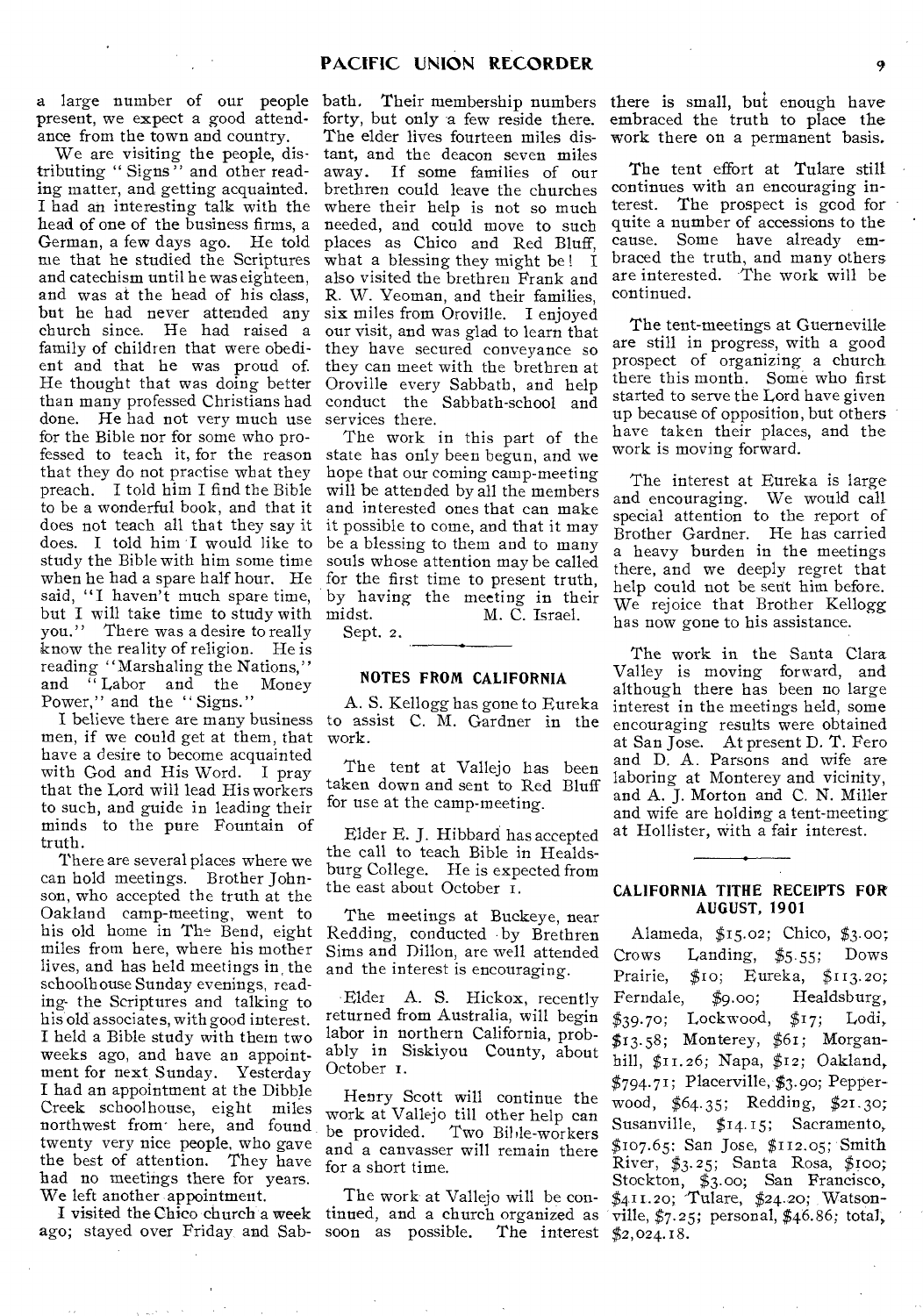# SABBATH-SCHOOL **DEPARTMENT**  SABBATH-SCHOOL : READING CIRCLE YOUNG PEOPLE'S WORK

# **THE BEST HELP**

"What can I do to make our Sabbath-school better?" asks a<br>superintendent. "How shall I get "How shall I get  $\overrightarrow{mv}$  class interested in the lesson?" asks a teacher. " How may I learn to do efficient work?" asks the inexperienced worker. "What shall we do for our unconverted young people and children?" asks a chorus of voices.

Many persons have tried to an-<br>ver these questions. Skilful and swer these questions. wise teachers have written many<br>books of methods. Superior to books of methods. them all is the little volume which has been compiled from the Testimonies relating to Sabbath-school work. What is there said of the object of Sabbath-school work; of the relation of the Sabbath-school to the church; of the duties and qualifications of officers and teachers; of the study of the lesson; of the use of helps in teaching; of the treatment of wayward pupils; of methods and plans of work—all that is there said upon these and other vital topics, reveals the mind of the Spirit of God, and can be followed successfully.

merely read. As an aid in this study, a few leading questions on the book are sent out each month to your conference Sabbath-school secretary. It is expected that this It is expected that this worker will provide each school with a copy of the questions which direct in the month's study, and it is suggested that a few minutes of the teachers' meeting might very appropriately be spent in this study. Where this is not practicable, other plans may be devised. We know of no better way to help our schools than to encourage the careful study of this book. If this were done in all our schools, there would be a coming up of the Sabbath-school work such as we have not yet to keep up the general interest in known.

How sad it is that it must be said of us, " There is but little interest manifested to make the most of the light given of God"! It is certainly a poor show of zeal in the service fast as possible, and in its place into which the sin-sick soul will of God when we can pass by un-something started that will awaken delight to come.

heeded, unstudied, perhaps unread, a general interest. Many talents such instruction as is here given us in the Sabbath-school work.

The price of the book places it within reach of every family. It is only 25 cents in cloth binding, and 35 cents in leather. If any school has not been receiving the questions on the book, address the secretary of the Sabbath-school department in your state, or the undersigned, at 705 Northwestern • Building, Minneapolis, Minn.

Mrs. L. Flora Plummer.

## **SABBATH-SCHOOL WORK**

The Sabbath-school work carries with it great and vital issues. It is a work that acquaints each scholar with the only true God and Jesus Christ, whom He hath sent; therefore it ought to be made intensely interesting. To this end work must be devised for each individual, for without activity there is no true life. God wants His people to be living, active representatives of heaven.

This book should be studied, not can be arranged so that the talents jewels when we help one another as In order to accomplish this, there must be individual cooperation. No Sabbath-school can be run by the superintendent alone, neither can it be run by the superintendent have confidence in their ability, and the officers alone. Each member must have a part, and feel responsible for its success. Work of all may be developed. The Lord has given us ample material from which to draw lessons full of not be countenanced. If some one courage, love, and wisdom.

> Some have adopted the plan of omitting the essay part of the secretary's report. This relieves the secretary of the monotonous, burdensome work of writing and reading the report, and leaves him free to assist in the preparation of general work. A good, lively lesson delivered by some member of the school would be far more edifying than the usual essay, telling who prayed, and what songs were sung. It seems well to speak of the attendance and donations, so as both these lines. This, however, can be attended to in a very few minutes.

Non-edifying and superfluous

lie buried, and as we are our brothers' keeper, it is our place to help them dig them up if they will not do it themselves, for all depends on the right use of the talents. Talents are not like seeds, for when hid beneath the soil they simply lie dormant, but if exercised and used constantly they grow brighter, and soon double. Often beautiful thoughts lie hidden in the mind of a backward brother or sister. If such members could be awakened by having something to do, they would be a blessing to the school.

The review is a grand experience, and should not be monopolized by the superintendent or his assistant, but should be given by different members of the school, directed by the superintendent. But says one, "Brother A. and Sister B. are so timid, and are afraid to speak loud enough to be heard, so we get but little when they review." Possibly this is all true, and they make a few blunders in speech. But when will they develop their powers of language if the superintendent or some minister who happens to be present does all the work? Those who are backward need all the help we can possibly *give. It* is our duty to and assist them—not by criticizing their mistakes—no, not so, but with our prayers. Jesus can develop the He has helped us.

Fault-finding and criticism should can do the work better than we, praise the Lord for it. If they can not do it as well, praise the Lord for that, for He has revealed a work in which we can pray with and help the one that is behind.

- If you can not soar to heaven,
- With an eloquence divine;
- If you can not reach the portal Of success in every line ;
- If you cannot point with rapture To a fame that mounts the skies,
- You can lend a hand in helping
- Some poor struggling brother rise.

What we need is more love, that pure, almost-forgotten love, revealed in our blessed Saviour.

machinery should be eliminated as be surrounded by an atmosphere When we see the needs of the sinner as He saw them, our hearts will be melted with pity, and we shall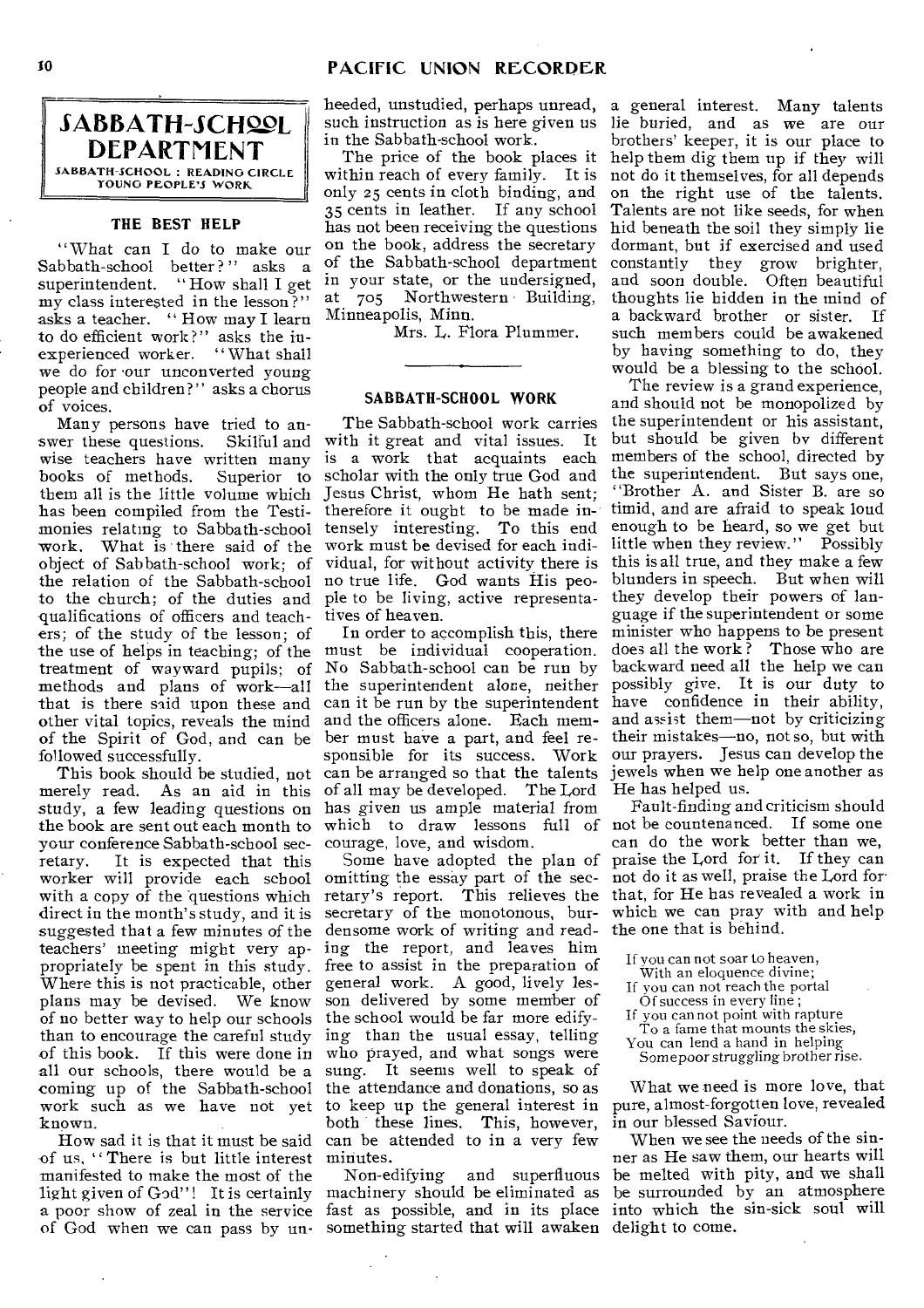If some one disagrees with us, and finds fault with our work, we do not need to pay him back in his own coin, but just draw a check on the bank of heaven, calling for a good large amount of love, patience, and forbearance. Present this check with the signature of Jesus and watch the result. When all realize the long-suffering and forbearance of the Lord, their hearts will be touched, and fault-finding and evil speaking will vanish like the morning mist.

Oh, let us become workers together with Jesus, and thereby raise the standard of our schools !

• T. S. Whitelock, M. D.

# **AN APPEAL TO OUR YOUNG MEN AND YOUNG WOMEN. NO.** 3

Let us remember that heaven can dawn within the soul; that it can begin here below; and if we will make right our relationship with God to-day, it is possible for us to begin to enjoy heaven down Why should we long to be delivered from this " dark and gloomy world " before our work is done, when the glory of the Lord is to arise upon us and enlighten the whole earth? Rays of light and truth are to go forth from our experience to illumine those who sit in darkness and in the shadow of death; so, instead of longing to be away from our work here, let us lay hold upon heaven as never before, and bring its brightness and glory down into our souls, and then let it shine out to those who sit in darkness round about us. Let a little sunshine in. And when you have let it in, then do not fail to gain the experience of letting it shine out.

Holy Spirit, and we are to work it out by the deeds we perform, by the efforts we put forth to help our fellow-men. The only way we can work for the Lord Jesus Christ is by doing something .for our fellowmen. He lives in every man, woman, and child, from the veriest slaves of alcohol, opium, and morphine, down in the very muck and mire of the city's slums, up to the most saintly man and woman on earth. Jesus lives in each and every one, and inasmuch as we do it unto one of the least of these, we

do it unto Him. Then the only way in which we can work for Christ is by working for the lost and needy souls in this world. So every time you do anything to alleviate either physical pain or moral suffering, you have done something for the Lord Jesus Christ.

If we could only appreciate the simplicity of the plan of salvation. Sometimes I think we make it too hard. Let us simply believe and give the Lord Jesus Christ a chance to come into our experience and impart the peace and power and joy of His saving grace. On the cross He said, " It is finished," and your salvation,—the power to save you from sin,—from the guilt of sin and the power of sin, was fully provided for then and there. Do not stagger along in doubt and despair, wondering whether the Lord loves you or not, or whether your sins are forgiven or not; of course they are forgiven.

Our salvation is inworked by the and press forward in the good fight The plan of salvation is a success. Christ died for you, and your sins are all forgiven. Then do not allow the enemy to bother you about such things any more, but enter into it, and there will come in the wake of your assurance of forgiven sins, a joy and satisfaction which will beam out of your face. It will appear in all your work, and will righteousness. W. S. Sadler. attract both old and young, so that instead of being influenced by them, you will be able to inspire them to<br>reach higher levels. May God reach higher levels. grant that every young man and every young woman who reads these lines may pui pose in their hearts now, if never before, to consecrate every faculty of mind, soul, and body to the service of the Lord Jesus Christ; take up the bloodstained banner of Prince Immanuel, of faith.

> It is time for our young people to be enlisting in the army of the Lord. Parents, teachers, and the older members of the church, should be looking into the question .of what is to become of our young men and women. Within the last twenty-five years there have been lost to the cause of truth a vast company of workers,—a whole army of young people.

Let us do something for the young people. Of course you will have troubles and difficulties, but it

is a great thing to appreciate in all our troubles that we are fighting for God, with Christ on our side. You will have trouble whichever side you stand on, but it is a grand thing to know that in all your troubles the Lord's hand is overruling everything for good, and that in every effort the enemy makes to defeat you that cloud which shuts off the sunshine now will give forth drops of refreshing rain a few hours hence. So when moral clouds hang over the soul, do not feel that the Sun of Righteousness has gone out forever, never to again shine in your heart, but thank God that in your trials there is a new experience which will draw you nearer heaven, prepare you better to work for fallen humanity, and better qualify you to sympathize with struggling men and women; and, erelong, the drops of the latter rain of the Spirit of God and His sweet ministry will fall from the overshadowing cloud to water and refresh your own soul. When we reach that place—and we can reach it now, it simply requires a decision of the will to reach it—where religion becomes a living reality in our daily life, controlling every thought and impulse, then can we go forth in the name of the Lord of Hosts, to fight battles for truth and<br>righteousness. W. S. Sadler.

1219 Buchanan St., San Francisco.

It was in the night of his poverty and blindness that Milton saw the heavens unclose and breathed immortal airs.—Selected.

When I am stretched beneath the pines, When the evening sia -sobrightly shines, I laugh at the lore and the pride of man, At the sophist school and the learned clan;

For what are they all, in their high con-<br>ceit,

When man in the bush with God may meet?

—Emerson.

Not to-morrow, but to-day, calls for the best that is in us. Life is made up of daily performances. The nobler, sweeter, and purer our activities, the better for ourselves and for others.—Selected.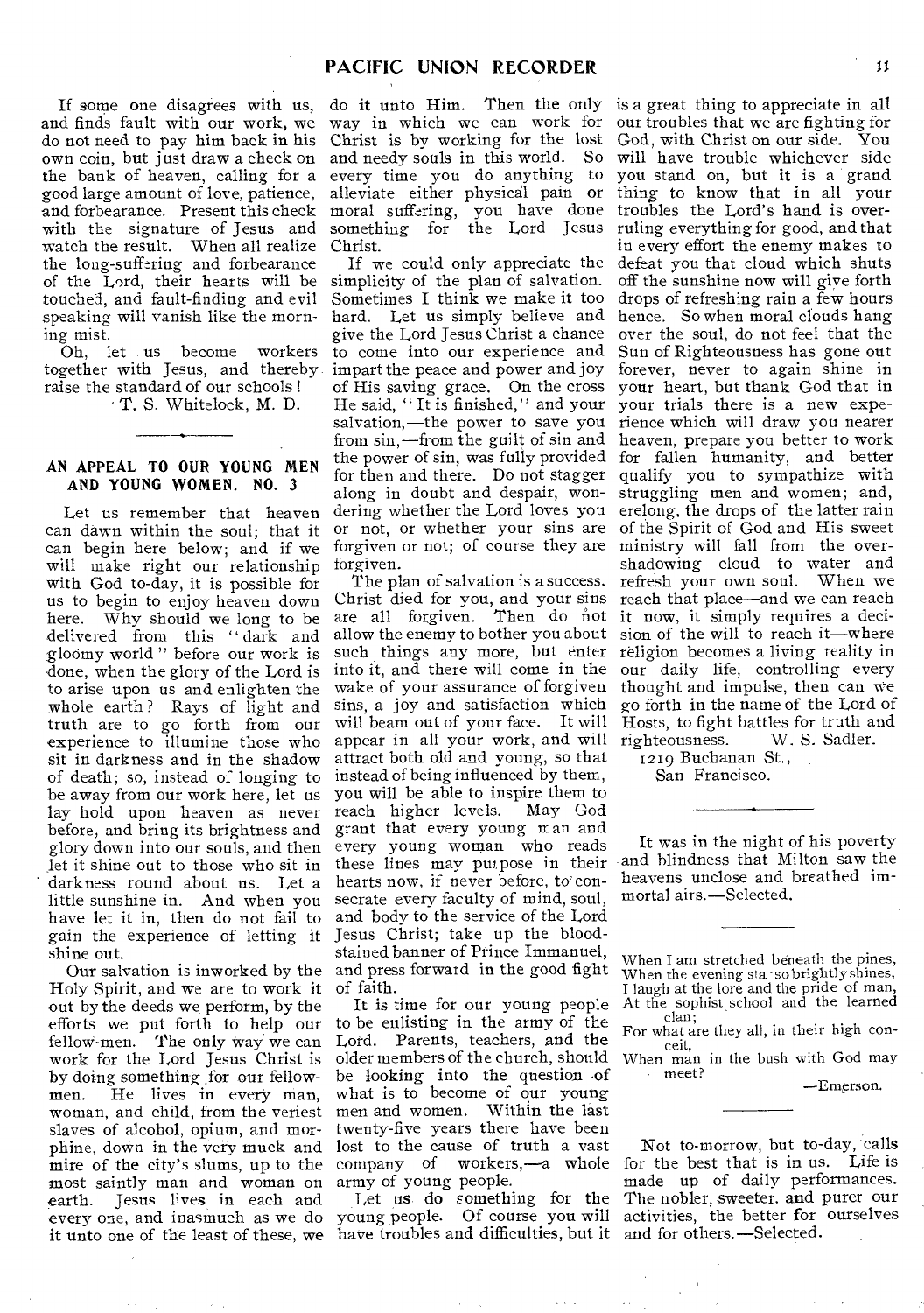

# **PROSPECTIVE STUDENTS**

The time is rapidly drawing near when Healdsburg College will open for another year's work. School begins October 9, and it is very much to be desired that all students should he in attendance the very first day of the year. Even a few days' tardiness makes it much more difficult for the student to be classified and well started in his work. So plan to reach the college in time  $\tilde{A}$ to attend the first session.

There may be a number of our young people who have not fully decided as to whether they will attend the school or not this year. Many may be desirous of attending but do not see the way open. Do not give up, but write to us just how things stand, and it may be that we can help you in some way.

One thing more, and it is very important. Each prospective student should give attention to it at the earliest possible moment. We would ask all students who expect to attend school the coming year to send in their name and address immediately to the undersigned. One reason why we make this request is that indications are that the college home will be well filled this year, and all who desire accommodations in the home should send in their applications early. But we desire the names of all, whether they expect to be in the home or not, so that we can better plan for the coming year's work. M. E. Cady.

"Thus saith the Lord, Let not the wise man glory in his wisdom. . . . But let him that glorieth glory in this, that he understandeth and knoweth Me, that I am the Lord which exercise lovingkindness, judgment, and righteousness, in the earth; for in these things I<br>delight. saith the Lord." Ter. delight, saith the Lord." 9:23, 24.

" People seldom improve when J. T. Cargill 38 22 55 they have no other model than W. M. Fee  $\frac{36}{26}$   $\frac{22}{35}$   $\frac{35}{65}$ themselves to copy."



# **THE BOOK WORK**

CALIFORNIA CONFERENCE

REPORT FOR TWO WEEKS ENDING AUGUST 24, 1901.

#### HERALDS OF THE MORNING.

|                          |    | Hours. Orders. Value. |
|--------------------------|----|-----------------------|
| George Cary, Santa Cruz  |    | $6 \text{ so }$       |
| Mrs. V. Hardy, San Fran- |    |                       |
| $CISCO$ 22               | 5  | 750                   |
| Minnie Lanning, S. F17   | 4  | 5.50                  |
| Ellen Fox, Alliance34    | 10 | I3 75                 |
| Arthur F. L. Tindall48   |    | 9 75                  |

#### CHRIST'S OBJECT LESSONS.

| R. H. Taylor, Fresno $37 \quad 17$ | 21 25   |
|------------------------------------|---------|
| Q                                  | $II$ 25 |
| 1                                  | $I$ 25  |
| Т                                  | $I$ 25  |
| 2I                                 | 2625    |
|                                    |         |

#### BIBLE READINGS.

| Mrs. S. Ellyson, Upper  |       |
|-------------------------|-------|
|                         |       |
| T. H. Pearman, Eureka 1 | -3-50 |

### HOME HANDBOOK.

Horace Munn, Bangor..... $65 \cdot 8$  37 00 STEPS TO CHRIST.

Polydor Novak, Haywards 27 20 25 Total.....247 125 \$187 00 Miscellaneous sales . \$139 00

#### UPPER COLUMBIA CONFERENCE

REPORT FOR TWO WEEKS ENDING JULY 28.

## HEALTH BOOKS.

|                                     |  | Hours. Orders. Value. |
|-------------------------------------|--|-----------------------|
| C. H. Allen $43 \times 14$ \$ 60 75 |  |                       |
| N. R. Steward<br>W. F. McMahen }    |  | 22890                 |

#### DANIEL AND REVELATION.

| William Steele39<br>W. W. Roper | 15<br>$7^{\circ}$<br>134 | 76 oo<br>34 50<br>365, 55 |
|---------------------------------|--------------------------|---------------------------|
| PROPHECIES OF IESUS.            |                          |                           |
| F. D. Wagner80<br>L. A. Enoch18 | - 38                     | 96 75<br>2500             |

## CHRIST'S OBJECT LESSONS.

# Floyd Moore 33 16 25 75

# MISCELLANEOUS.

Total.........390 327\$1,264 20

## NORTH PACIFIC CONFERENCE

REPORT FOR WEEK ENDING AUGUST 23, 1901.

DANIEL AND REVELATION.

#### Hours. Orders. Value.

S. W. Walker, Portland...35 27 \$64 75

#### MISCELLANEOUS.

- D. Richards, Columbia
- L. Kichards, Columbia<br>
Co., Oregon.... .........16 12 16 00<br>
W. H. Coffin, Clackamas
- County, Oregon........ $54$  28 57 75
	- HOME HANDBOOK.
- J. W. McFarlane, Marion · County, Oregon..........66 18 58 25
	- HERALDS OF THE MORNING.
- G. B. Collett Lane
- County, Oregon........80 16 21 25

Total........ 251 tot \$218 00 Miscellaneous sales \$24 20

## **THE MISSIONARY OFFERINGS**

For nearly two years many of our churches have been following the plan of collecting on each second Sabbath of the month the weekly offerings, or what. is commonly known among us as first-day offerings to foreign missions. The request has been made for each member of the church to contribute to the foreign mission fund ten cents or more per week. This ten cents is a small sum to ask for, yet if it can come from 50,000 Sabbathkeepers each week, the income of our mission board would be liberally increased, and the message would be extended into the remote parts of the earth, for as the means would be contributed, men and women would be offering themselves to the Lord, saying, " Here am I, send me."

In connection with the taking of these monthly offerings there has been, in many churches, a special service, which consisted of a study of some mission field in particular, or missionary work in general. These meetings have been a great blessing to the churches, for as the harvestfield has been studied, the brethren have realized that the great commission given them by Christ to "preach the gospel to every creature," has not been carried out by them, because millions of souls are yet in darkness. As these conditions are realized, the sacredness of God's work comes home to the heart.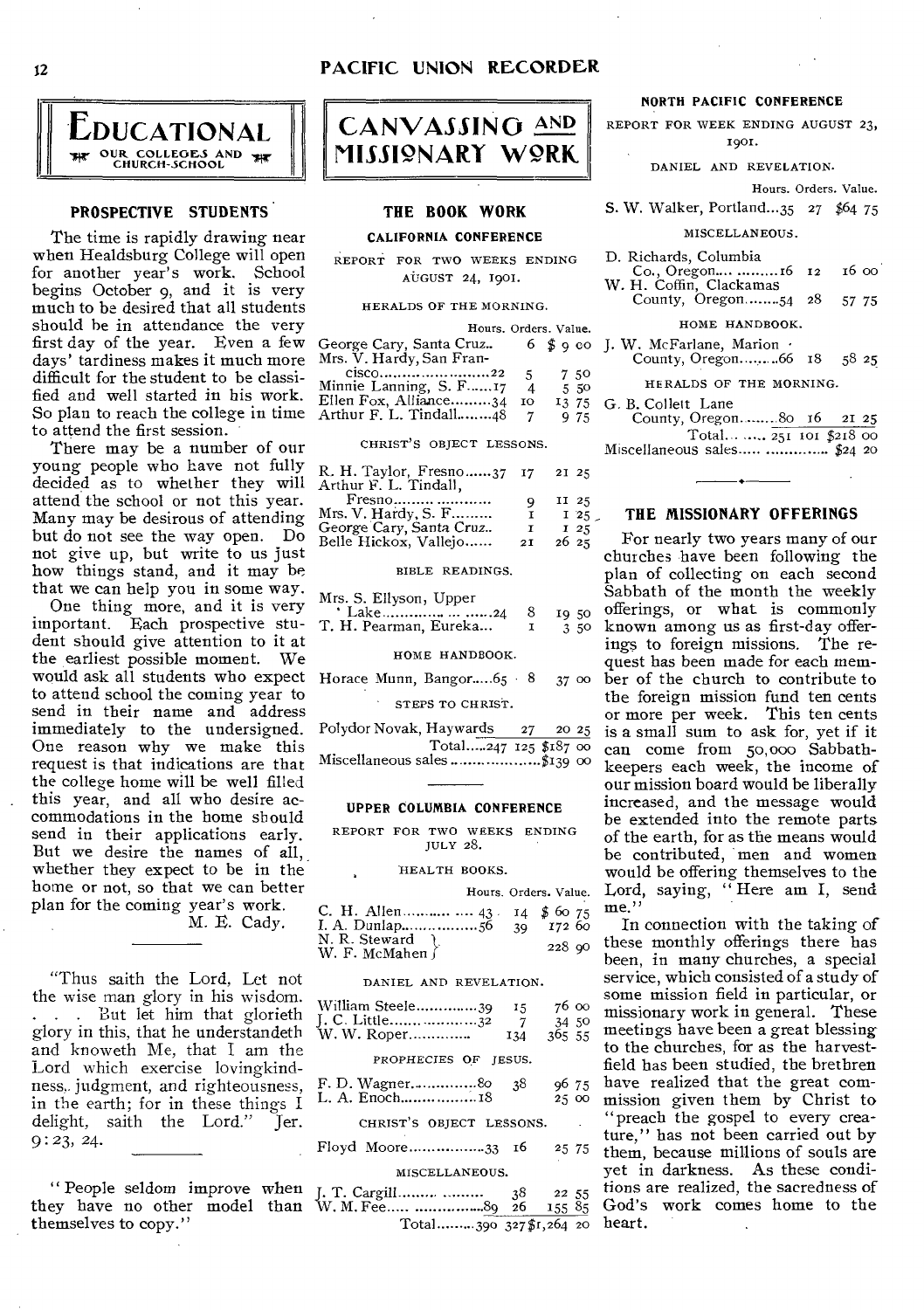For the second Sabbath in September an offering is to be taken up in behalf of the Skogsberg Sanitarium, which is a young institution, doing a grand work in Denmark, but it needs to have some assistance in order that it may be enabled to do a still greater work. A special reading will be prepared for this occasion and sent to all the churches. We trust our brethren will realize that there is a blessing in giving to those in need.

Within the boundaries of the Pacific Union Conference there are more than nine thousand Sabbathkeepers. All of you, we believe, are interested in seeing the message extended, and will be ready to contribute something on this second Sabbath for the work in Denmark.

J. J. I.

## THE WORK OF A SINGLE TRACT

The readers of the "Recorder" have, no doubt, noticed the appeal for funds to meet the expenses incurred in the distribution of tracts at the Epworth League Convention. It may be encouraging to learn of some of the results that have already come to us. A few days ago Sister Washington, who is a member of the San Francisco church, and who did what she could to help in the distribution of these tracts, related to me the following incident.

One of her acquaintances, in speaking of the Epworth League Convention, said that she was glad it came to San Francisco, for it resulted in the conversion of either her younger sister or some other relative (I forget just now which); whereupon Sister Washington made tember 2, some valuable points were inquiry to learn how it happened. Her friend said, " Well, you know they distributed souvenir packages of tracts, and one of these tracts was so sensible and plain that it just captivated her, and she decided to give her heart to God." At this -point Sister Washington explained to her friend that these tracts were distributed by the members of our church in this city. It was my privilege to meet this young lady last Sunday evening at the service in the San Francisco church. I asked her this question, "So you have decided to live a Christian life, and give yourself to God, have truths. you?" and, with a bright smiling lifted up, will draw all men unto be carefully and prudently followed face, she answered, "Yes, I have."

Dear readers, it may appear in the judgment day that this one soul alone was worth all the effort and expense incurred in scattering this literature; but we have every reason to believe, as is usually the case, that there are still others who have been in one way or another influenced by this effort, and that the word of our Father shall not return unto Him void.

Sister Washington is an elderly woman, and it required no small effort on her part to do this work. I trust the record of this little incident may encourage all who read it to watch carefully for the small openings and the opportunities to give away a tract with a smile and a prayer, opportunities to give a cup of cold water, a handshake, or a sincere, " God bless you." The sunshine of heaven that has shone within our souls we should allow to shine out. Let us not despise the day of small things, for infinite possibilities, even the salvation of a soul, may be bound up in the little we have a chance to do to-day, now. And all the time let us remember that he who is faithful in that which is small, will by and by be given opportunity to show forth faithfulness in the great things of God throughout the endless ages of eternity. W. S. Sadler.

1219 Buchanan Street, S. F.

# **WORKING FOR OTHERS**

## SOME HELPFUL HINTS.

At the workers' conference held in the San Francisco church on Sep-'brought out which may be of interest to readers of the " Recorder." The former pastor, Elder J. 0. Corliss, opened with a brief address on importance if successful work is to be done in our churches. He emphasized the importance of a reform immediate and deep reaching along the line of our attitude toward vis-

We should not be content merely with being a worker, but we should constantly be endeavoring to be may sometimes result in the dropsuch workers as will draw people to our churches, our meetings, our Me." So if we do not draw peo-up, and much good may result. It

ple we can not be working as Christ would work if He were here now. To become drawers of men, we must study human nature. This is •absolutely essential to success. While we should endeavor to be " all things to all men," it does not mean that we are to use no discrimination in dealing with human minds, but try conscientiously to adapt our method of procedure to suit the case in hand. Some persons are of such a temperament that it will be useless if not positively dangerous to attempt to urge them to obey the truth. We must allow them to lead out, and we follow them up with question and answer, allowing them to ask us questions rather than doing our utmost to impress them with what they do not know. Others must be led out, and some need to be strongly persuaded to obey the truth. Some workers may object to this and say they can not do it. But for these timid souls the Word has this encouragement, "If any of you lack wisdom, let him ask of God, that giveth to all men liberally, and upbraideth not." James 1:5.

a certain matter that is of the first rending instances have been known itors to our- meetings and services. never attend that place of worship In all our churches there is a lamentable coldness, which needs to be broken up. If our brethren and sisters feel timid in this matter, let them make a real effort to overcome it, and God will help them. It should be the duty of our people to be on the lookout for those who are strangers. Go to them, and, with a smile and cheering word,<br>shake hands with them. Make shake hands with them. them feel at ease and at home. In some cases it may be convenient to shake hands with visitors before the service begins. But whether it be done at the commencement or at the close of a service, no such occasion should ever be allowed to pass without this being done. Heartof visitors who had almost been won to the truth previously, paying visits to our meetings and having such a chilly reception that they went away feeling that they would again.

truths. Christ said, "I, if I be the individual. This clew should A pleasant word to a stranger ping of a word that will afford a clew as to the best way to approach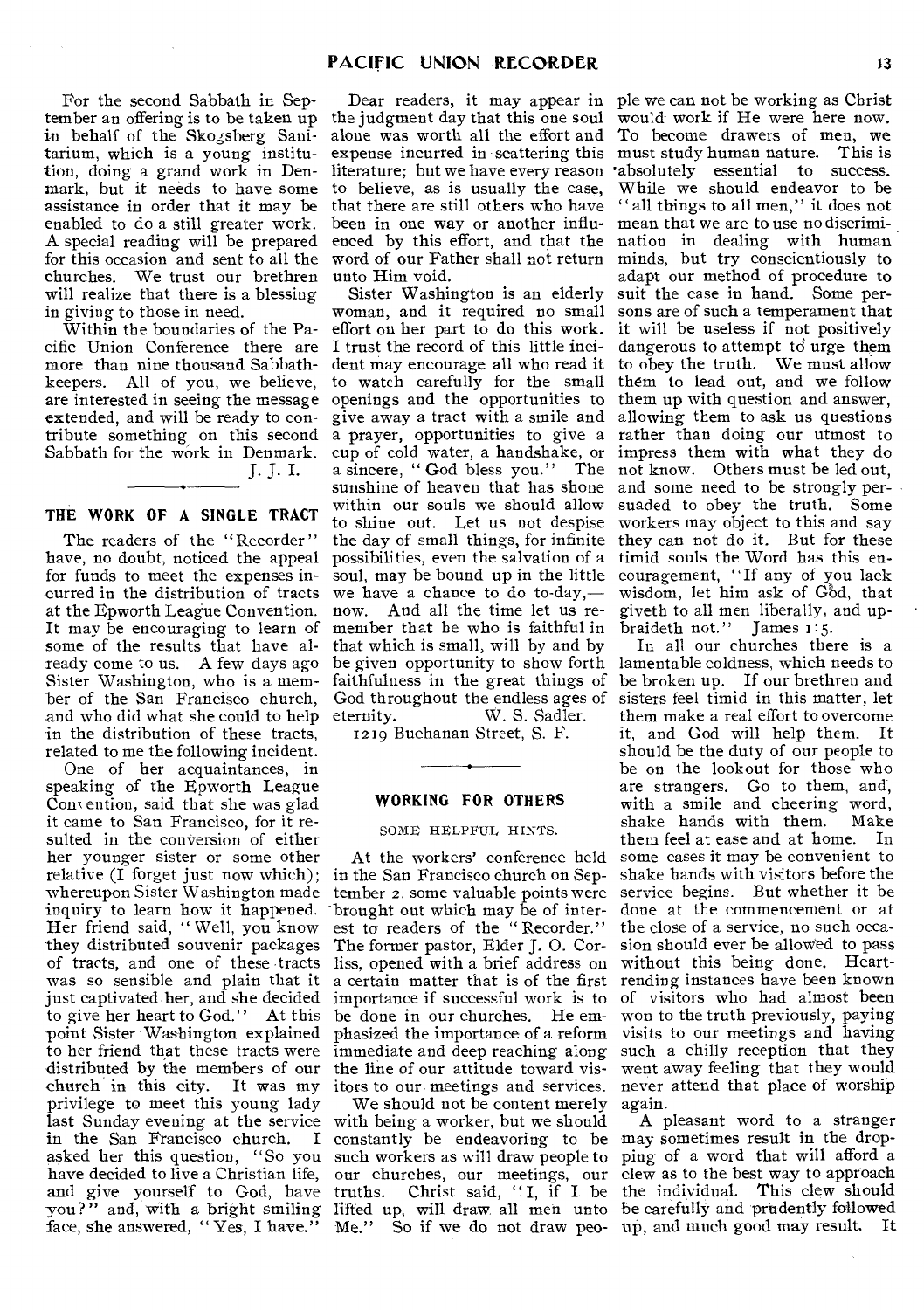should be remembered that there is no royal road to helping people into the truth. It will never do to rely upon the fact that we do as well as others do. We should not be satisfied until we have done as well as Christ would do if down here. We should not wait for directions as to how and when and where to help people; but we should train ourselves to recognize and utilize opportunities that present themselves. One great trading-house in Australia has as its motto, "As long as we live we will grow," and this might well be adopted by all our churches.

Brother W. S. Sadler took up the line of thought and emphasized the point that the pastor should not be expected to do it all. Ministers, workers, and should alike be alive to every opportunity, small or great, to do something. We should so work as to cause visitors to desire to belong to a church which produces such workers as we are.

Papers had been written by three sisters, 'and these were now called for. The first was by Sister Brand, who offered some practical suggestions on how to conduct Bible-She observed that the first essential to the Bible-worker who would be successful is a living and constant consecration to the Lord. Then there needs must be a willingness to be used as God sees best. At first, all readings should be simple and easily understood. And it is of great importance that the Bible-reader stop when the people are interested. We should not remain as long as people will ask questions, for they will ask questions as long as we stay, yet all the time perhaps inwardly wondering when the reader will leave. How much better to have the person's hope we will stay longer next time, than stay too long and have them wish we would go, and that we will not remain so long next time we visit them!

Discussion being open, Brother Sadler suggested that it is not wise to spend much time on those evidently not interested, for Satan prefers to have *us* waste our time on have the character of Christ, or it those who will never be saved, than spend our precious moments with those-who are eager for truth and light. We should aim at giving food to the hungry, rather than cast pearls before swine.

Sister Shaeffer mentioned the guage easily understood; and so we who appeared greatly interested, but who, it was afterwards learned, the reader had talked about.

Elder Corliss observed that the first and foremost theme in every reading should be the power of afterwards, another worker went by Christ, and with this we should mistake to the same house, and judiciously weave theory and doctrine. Christ should be the center of every Bible-reading. And if young man was here the other persons do not show a disposition to accept the Saviour or obey the truth, spend more time in prayer than in talking. Above all, no Bible-reading is ever complete without a closing prayer that the Spirit will bless what we have said. Time should never be spent in idle talk. When our reading has been given, we should leave.

Brother Sadler remarked that he had found in his experience it is possible to do far more for a soul in five minutes on the knees than in five hours' talking with them.

Brother Shaeffer said that he had found it possible to give Biblereadings even without a Bible. He could occasionally give one on the street, and lead up to the subject from every-day conversation. Strikes afford good opportunity for saying something about the state of the world, the fulfilment of prophecy, etc.

Dr. R. A. Buchanan spoke of never having given a formal reading in his life, but of frequently speaking about the things of God when seeing patients in his office.

A paper was then given by Sister Shaeffer, in which she mentioned the necessity of recognizing that God knows the street and number of honest truth-seeking souls. The most effective way the Lord can reveal Himself in us is by making Himself known in sinful flesh, that is, in ourselves. If we have Christ in us, He can lead us to those who are sitting in darkness, whether by distributing literature or any other means. Undoubtedly, the allimportant thing is that the reader can not be seen. Let the Word be a real, living thing in us, and it will not return unto Him void; it will do its work. The reason that the "common people heard Him gladly " is that He spoke in a Ian-

case of a Bible-reader who stayed must likewise speak simply and a considerable time with some one plainly. Our readings should be clear, concise, and simple.

did not put into practise anything set out to do was here illustrated by The necessity of doing what we Brother Sadler. He told a story of a young man who went to give a reading on Daniel 2. A few days mentioned the second chapter of Daniel. " Yes," said the lady, "a evening, and from what he said, I should think it must be very interesting."

Sister Pond next offered some ideas on "How to Get Bible-readers." The following methods had been tried by her with success, and she recommended their use to others: (t) Canvassing for them, individually, from house to house. (2) By tract and "Signs" work. (3) By holding children's classes in any suitable place, in homes, or schools, or churches, and thus making an avenue of approach to parents. (4) By being invited, that is, not asking for invitations, but accepting any opportunity that may be offered. (5) By distributing invitations to services or meetings. A word can usually be said that may lead to an entrance into a fam-<br>ily. (6) By seeking for the poor  $(6)$  By seeking for the poor and needy, helping them, and visiting their homes. (7) By speaking to strangers and visitors at meetings and services.

Discussion followed, in which Sister George Miller added that children's meetings might be helped by having sewing meetings, in which mothers are sure to becomeinterested.

Elder Corliss spoke of the great value of personal testimony. He spoke of the case of an infidel who, became a Christian, not through the efforts of the preacher, but whose heart was touched by theunaffected testimony of a colored sister in a prayer-meeting.

Throughout the conference the Spirit of the Lord was present, and we all went home refreshed and strengthened, resolving to put intopractise the lessons the Lord had taught us.

Henry Wm. Rose,

Secretary pro tem.

1219 Buchanan Street, S. F.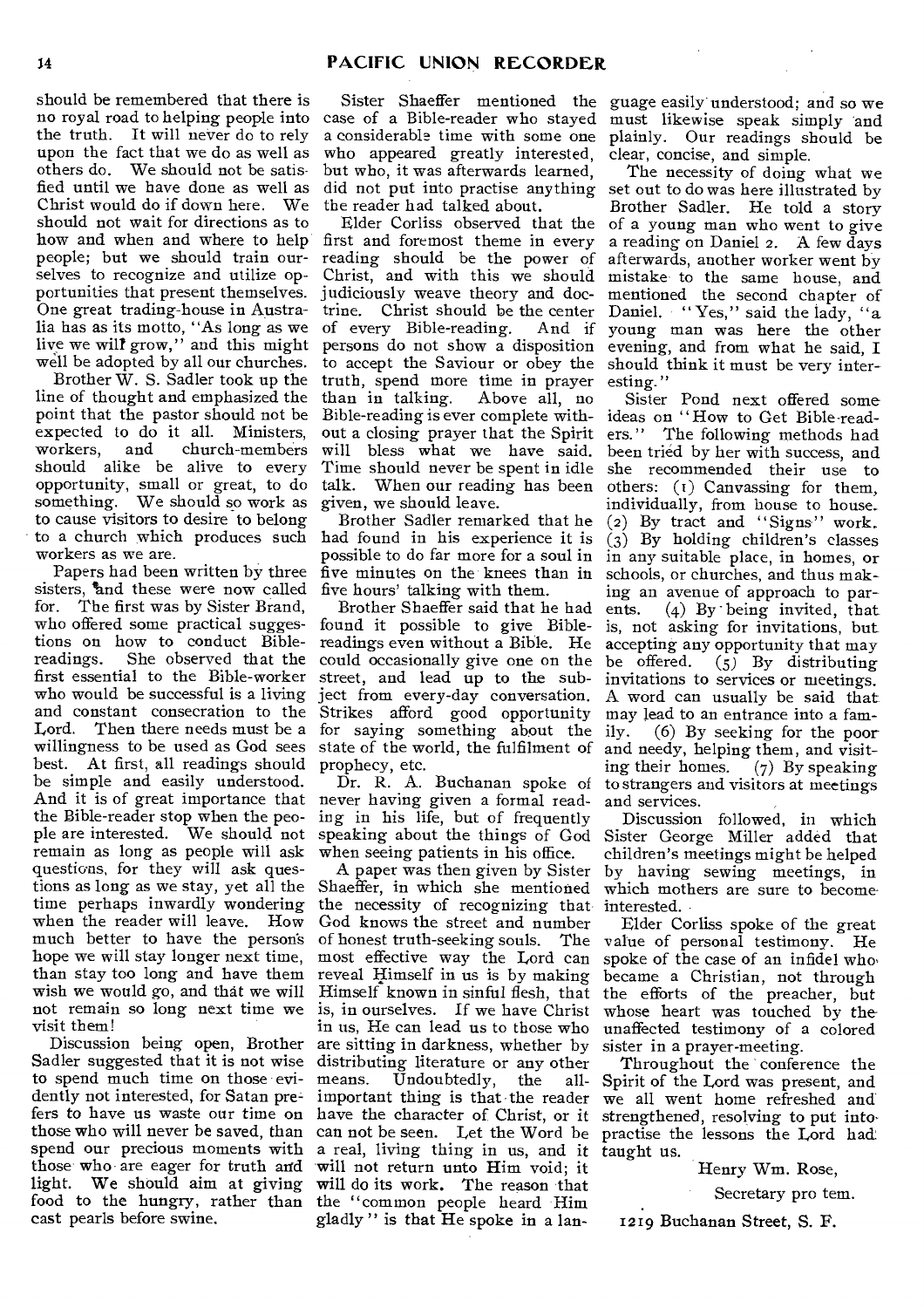# **OUR OPPORTUNITY**

It was about a year ago that we received from the hand of the Lord a special plan for work, which, if carried out, would bring blessings to those who took part in the work and blessings to the institutions. This plan comprehended the "relief of the schools" by "rolling back the reproach" of debt that they now have to contend with, and which has sapped the life from them as it were.

This plan, in few words, was for every Seventh-day Adventist to sell a half dozen or more copies of that valuable book, "Christ's Object Lessons," and turn in the full retail price to help reduce the indebtedness on our schools.

The word of the Lord is: "My brethren, after you have done all you can do in this work for the schools, by sanctified energy and much prayer, you will see the glory of God. When the trial has been fully made, then will come a blessed day presents," I quote from "Manresult."

In California and, Upper Columbeen done along the line indicated, and those who have taken part in Indian warfare and similar topics, it rejoice at the results. But we published and circulated as a moneyhave as yet only made a beginning making scheme, might better never in this great work. The fall season is now here, and it is the time of nation in these books. The heartyear when publications of real merit can be placed in the hands of the people with the least effort. So upon many youth, exciting in them shall we not plan to devote a few the desire to bring themselves into days each month to this important notice, even by the most wicked work that God has outlined, which deeds. can and should be done to roll back the reproach from our schools? We can look forward and see that little better. The enormities, the when this work is accomplished, there will be true cause for rejoicing, but, brethren, we can hasten this time by earnest efforts this fall, which may be the very best time in the history of our work to accomplish this task.

Let the state secretaries plan for it; let the librarians and church elders plan for it; let our members everywhere plan to take hold this fall, beginning with this very few copies of this valuable book, "Christ's Object Lessons." will do the work. Brethren, let the duties lying before them. . . . not this golden opportunity for

service this fall pass unimproved. Those who worked last May in California found a blessing. The same is true of those who labored in the Upper Columbia Conference debts partially paid.

Reader, you are interested in this work, hence talk to your librarian, or write your state secretary about what you wish to do. T.

# **HOLIDAY BOOKS AGAIN**

In the last issue of the "Recorder" attention was called to the fact that we have about reached the time to begin working with our books for a holiday delivery. Considering this work one of importance, I will speak of it again, to keep it fresh in the minds of the brethren.

Concerning the effect of the reading matter generally sold for " holiual for Canvassers," pp. 48, 49:—

" The world is deluged with rather than circulated. Books upon p. 6. be read. There is a Satanic fascisickening relation of crimes and atrocities has a bewitching power

month of September, in placing a the more effectually to deceive and has made us an offer to supply the feeds. The readers of frivolous, means to relieve our schools if we exciting tales become unfitted for " There are many works more strictly historical whose influence is cruelties, the licentious practises, portrayed in these writings, have acted as leaven in many minds, leading to commission of similar acts.<br>
. . . Love stories and . . . Love stories and frivolous and exciting tales constitute another class of books that is a curse to every reader. The author may attach a good moral, and all through his work may weave religious sentiment, yet in most cases Satan is but clothed in angel robes, allure. The mind is affected in a God great degree by that upon which it

" I have been instructed that the power of the present day.

in November. The result has been Could a large share of the books youth are exposed to the greatest peril from improper reading. Satan is constantly leading both the youth and those of mature age to be charmed with worthless stories. published be consumed, a plague would be stayed that is doing a fearful work in weakening the mind and corrupting the heart. are so confirmed in right principles as to be secure from temptation. All this trashy reading should be resolutely discarded."

bia Conferences, some work has books that might better be consumed would never hear the truth."-Id., Can we, to whom is intrusted the carrying of the last message of warning to the world, stand idly by and let Satan carry on his work of poisoning the human mind ? I trust that we will meet with a ready response in our call for canvassers for the holiday season, for " this is the very work the Lord wants His people to do at this time. All who consecrate themselves to God as canvassers are assisting to give the last message of warning to the world. We can not too highly estimate this work, for were it not for the efforts of the canvasser, many P. R. Albrecht,

California State Agent.

# **A NEW BOOK**

Years ago many agents had excellent success and valuable experiences in selling " Marvel of Nations." The author, Elder Uriah Smith, has completed an entirely new edition of this book, and the prospectus for the workers who desire to begin on it can be had from the state tract society secre-<br>taries. Great pains have been Great pains have been taken to make this publication what it should be, and it is hoped that many of the agents who were so successful in the past in handling this volume will take hold again and push its sale. The volume will be furnished in two styles of binding, selling at  $$1.25$  and  $$1.50$ .

The Pacific Press Publishing Company will issue at an early date a pamphlet that will consider the science of Christianity in contrast with the false miracle-working